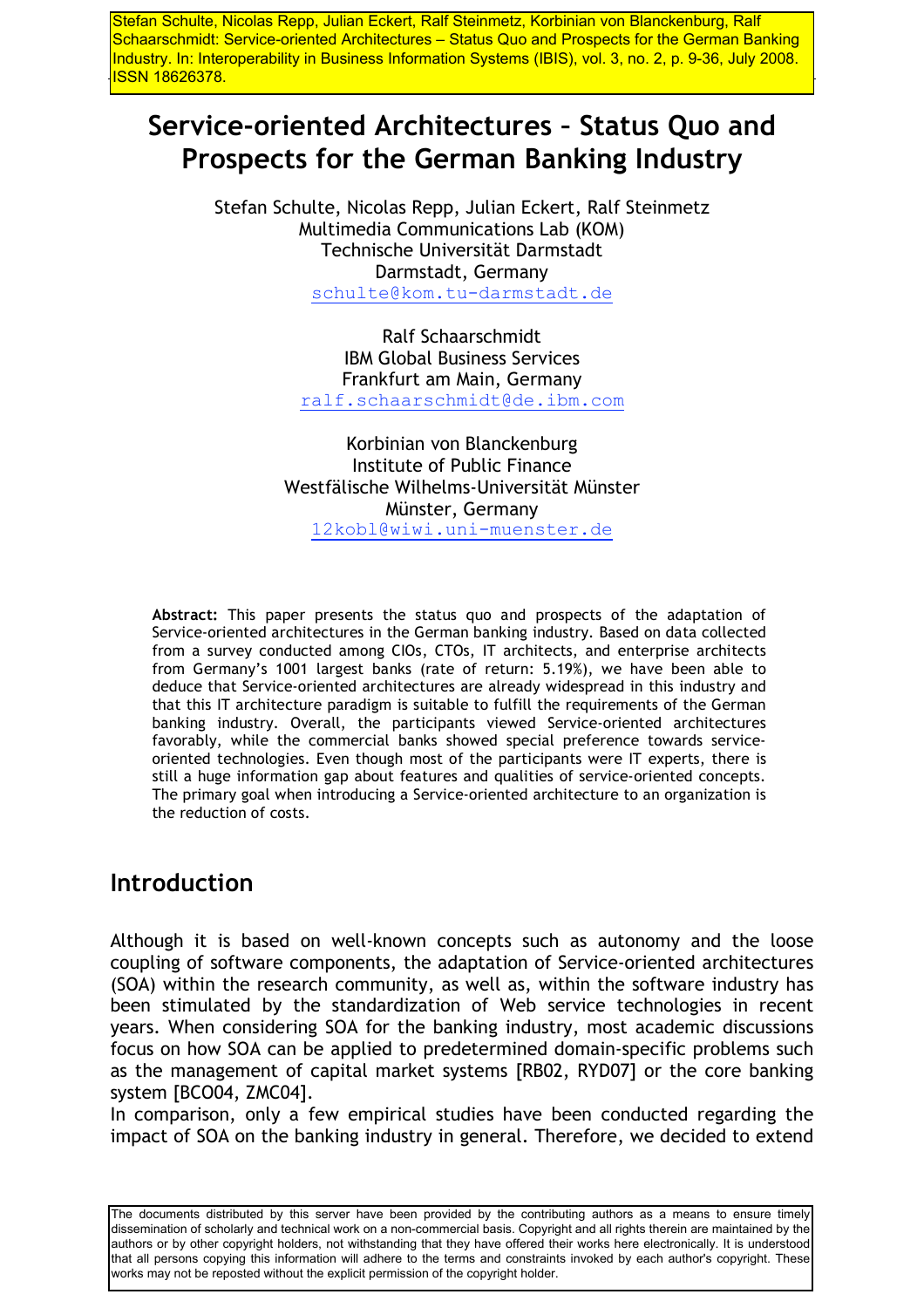our previous research in the field of SOA by analyzing the German banking industry based on an empirical survey [BGR05, RSE07].

In this paper, the key results from a survey we conducted among CIOs, CTOs, IT architects, and enterprise architects from Germany's 1001 largest banks (with respect to their balance sheet totals) are presented. In this manner, we have extended upon previous publications which contained partial results of this survey and are going to give a review of the complete survey to an international audience [SRB07, SRE07, SRS07, SRE08].

The key focus of this survey was to assess whether SOA is a major trend or mere hype for the German banking industry - thereby determining whether SOA meets the requirements of the German banking industry. Furthermore, the status quo of SOA adaptation in German banks was also investigated. Consequently, the following research question was the key motivation behind the survey:

#### Is SOA a major trend or hype for the German banking industry?

As we also analyzed the results within each banking group, it is possible to transfer the results to countries which are characterized by similar kinds of banks. Thus, the results are indicative for other industries or countries.

The remaining part of this paper is structured as follows. The next section introduces the basics and common benefits of SOA, the potential impact of SOA on banks, and relevant related work. Based on this theoretical foundation, nine statements were identified which formed the basis of our survey and the respective Subsequently, we introduce the methodology questionnaire. used and characteristics of the data sample. The results of our empirical study are then presented. Finally, the paper concludes with a summary of the findings of the survey.

## **Theoretical foundation**

In order to answer our major research question, it is necessary to define SOA and evaluate its potential role in the banking industry. Hence, we introduce SOA with regards to the banking industry in the following paragraphs. In the following subsection, we briefly describe the SOA paradigm itself. Subsequently, we introduce the potential benefits and effects of SOA within banking industry. Relevant related work is presented in the last part of this section.

### The Service-oriented architecture paradigm

Since the term SOA was coined in 1996 by Gartner [SN96], several publications have redefined it. In recent years, SOA has often been used synonymously with Web service technologies, even though there are great differences between the actual implementation of an SOA with a certain technology (i.e. Web services) and the underlying concepts which constitute the SOA paradigm. As the term "paradigm" implies, SOA is not a technology but rather a holistic approach to designing an application and/or enterprise architecture. By using service-oriented concepts, it is possible to model business processes independent of actual technologies or tools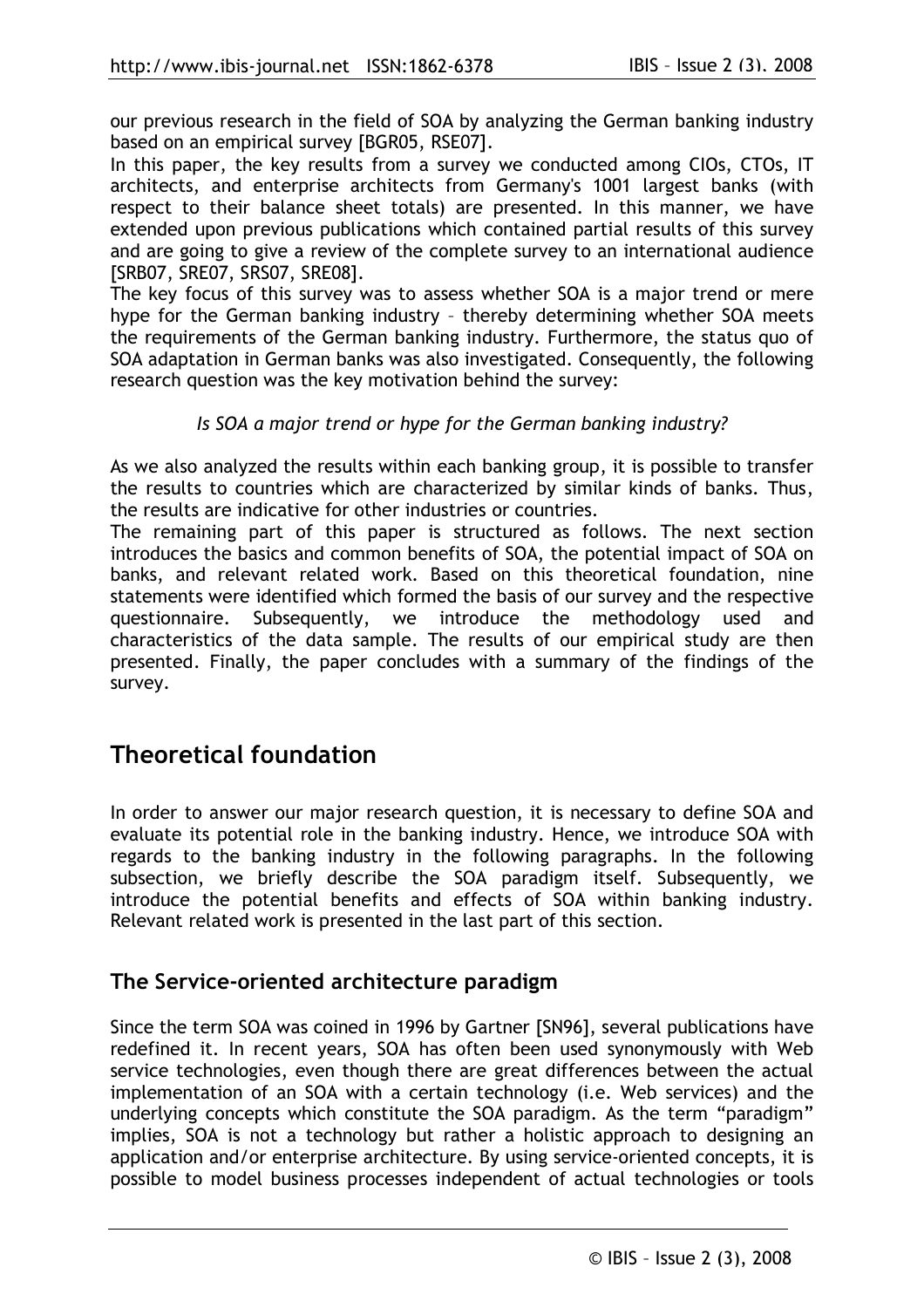[RYD07]. We define Service-orientation from a business-centric view: Serviceorientation describes the mapping of a company's business processes on services. Processes can be composed from distinct services. The coupling between these services is loose, i.e., service compositions can be resolved and changed easily. In order to define the architectural part of SOA, we use the following principles **[CHT03]:** 

- All functions (e.g. business functions) are defined as services.
- All services are independent and can be used without paying any attention to the actual implementation.
- Services can be accessed by an invokable interface without any knowledge of its location.

Therefore, an SOA is "an application architecture within which all functions are defined as independent services with well-defined invokable interfaces which can be called in defined sequences to form business processes" [CHT03].

By using this definition, it is possible to apply the SOA paradigm to an application architecture or to accurately map one aspect of a company's business model [KBS04]. Business-oriented services may be mapped to (parts of) business processes, which allows new internal and external users to access processes, replace business functions, reorganize processes, or build new business functionalities from existing services.

In order to design services or processes within an SOA, it is necessary to identify and understand the different business aspects of an organization [CGH05]. Thus, the IT perspective of SOA is strongly related to its business perspective. On the other hand, a strong relationship also exists between the business side and SOA. SOA enhances the agility and flexibility of companies, making it possible to offer new products and services. As a result, business processes may have to be adapted in order to tap into the full potential offered by service-oriented technologies [WM06].

Today, the technologies most commonly associated with the implementation of SOA are Web services. With standardized Web service technologies like SOAP [ML07], WSDL (Web Service Description Language [BL07]) or UDDI (Universal Description Discovery and Integration [CHR04]) it is possible to apply serviceoriented concepts on the Web [PG03].

### Current state of research on SOA in the banking industry

The banking industry is often recognized as a leader in technology regarding its early utilization of new information technologies (e.g., [HOV05, RYD07]). In the following, we briefly present the effects SOA is supposed to have on banks.

The benefits of implementing an SOA most commonly mentioned include the ability to build agile enterprise systems architectures, which support business flexibility and organizational speed, i.e., how fast a business process can be altered. The adaptation and active application of service-oriented technologies are the basis for transforming a business model (e.g. by realizing new outsourcing strategies) [KBS04]. Furthermore, service-oriented technologies are thought to be able to solve strategic issues like application integration, value reconfiguration processes,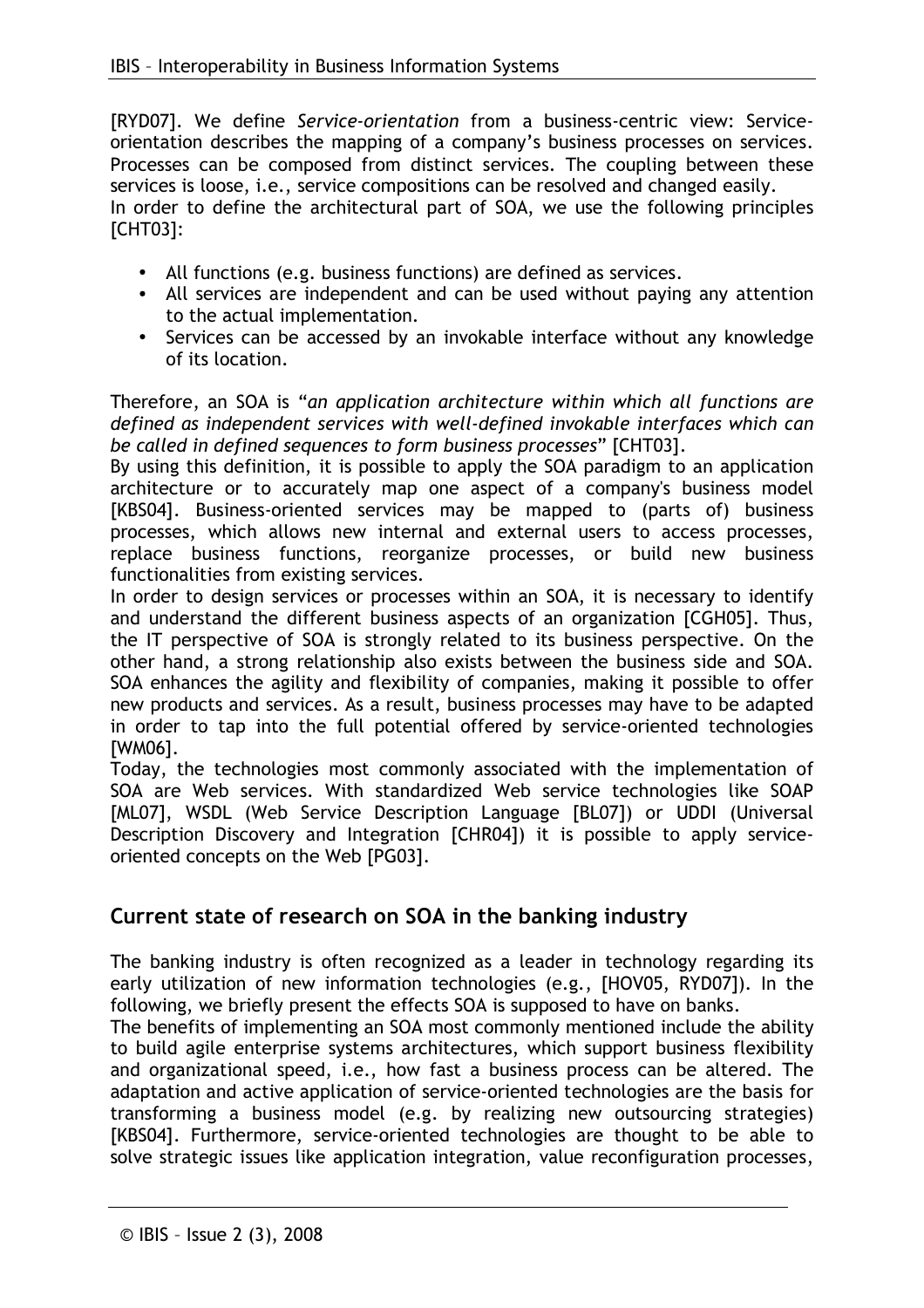value preservation after mergers and acquisitions, and enable more agile forms of information system development [BCH05].

Rabhi et al. state that banks benefit especially from the implementation of an SOA due to the reusability of services across several business processes and the ability to provide legacy system functionalities without exposing the underlying logics. On the other hand, SOA incurs performance drawbacks and requires extra development time because of the need to develop additional service wrappers [RYD07].

Homann et al. dwell in particular on the evolution from the formerly monolithic value chains towards a more fragmented value net in which each activity (i.e. service) has to be fulfilled by a specialized entity. Accordingly, information systems have to be coupled in order to enable communication within companies, or between an organization and its external partners. SOA provides an approach which reduces both the complexity and costs of these requirements [HRW04].

Apart from these academic considerations, there are several examples in which banks have already implemented an SOA. For example, Credit Suisse began deploying service-oriented concepts in 1998, in order to uncouple their platforms and functional groups of applications [HS05, PKH07]. The primary objective was to reduce the complexity of Credit Suisse's IT ecosystem, thereby increasing its comprehensibility. The system landscape was partitioned into 90 components. Hence, instead of administrating a large and complex landscape, it was possible to manage smaller and less complex components on the one hand and clearly defined interfaces on the other hand.

While Credit Suisse is a large organization with its own internal IT management, a large portion of the German banking industry consists of regional savings banks and credit unions which outsource most of their IT infrastructure to data processing service centers established by their umbrella associations. Sparkassen Informatik for example, provides such IT services and supports more than 230 German savings banks. As a result of its large number of customers, the application landscape is highly distributed and heterogeneous. In order to tackle the challenges which arise due to the centralized character of the application landscape (e.g. the fast and inexpensive business process integration between Sparkassen Informatik and the savings banks, or a highly heterogeneous front end landscape) a Web services-based SOA was implemented in order to meet the requirements of its IT strategy, e.g. minimizing the interfaces required, decreasing the amount of data transferred, and the reduction of development efforts by minimizing interface complexity [BCO04, ZMC041.

### **Related work**

To the best of our knowledge, this is the first ever survey to analyze the impact of SOA on the German banking industry in detail. However, there have been surveys conducted which are related to our study regarding content. *ibi research* (University of Regensburg, Germany) interviewed 21 IT architecture experts from German credit institutions and other related industries (e.g. Deutsche Bank, Credit Suisse, and SAP) in 2005 [KR05]. While there are certain similarities between this survey and our approach, the focus of this survey differed especially concerning IT architectures, which has been examined in further detail within our study. Furthermore, ibi research primarily interviewed employees of large banks and companies, whereas we invited CIOs, CTOs, IT architects, and enterprise architects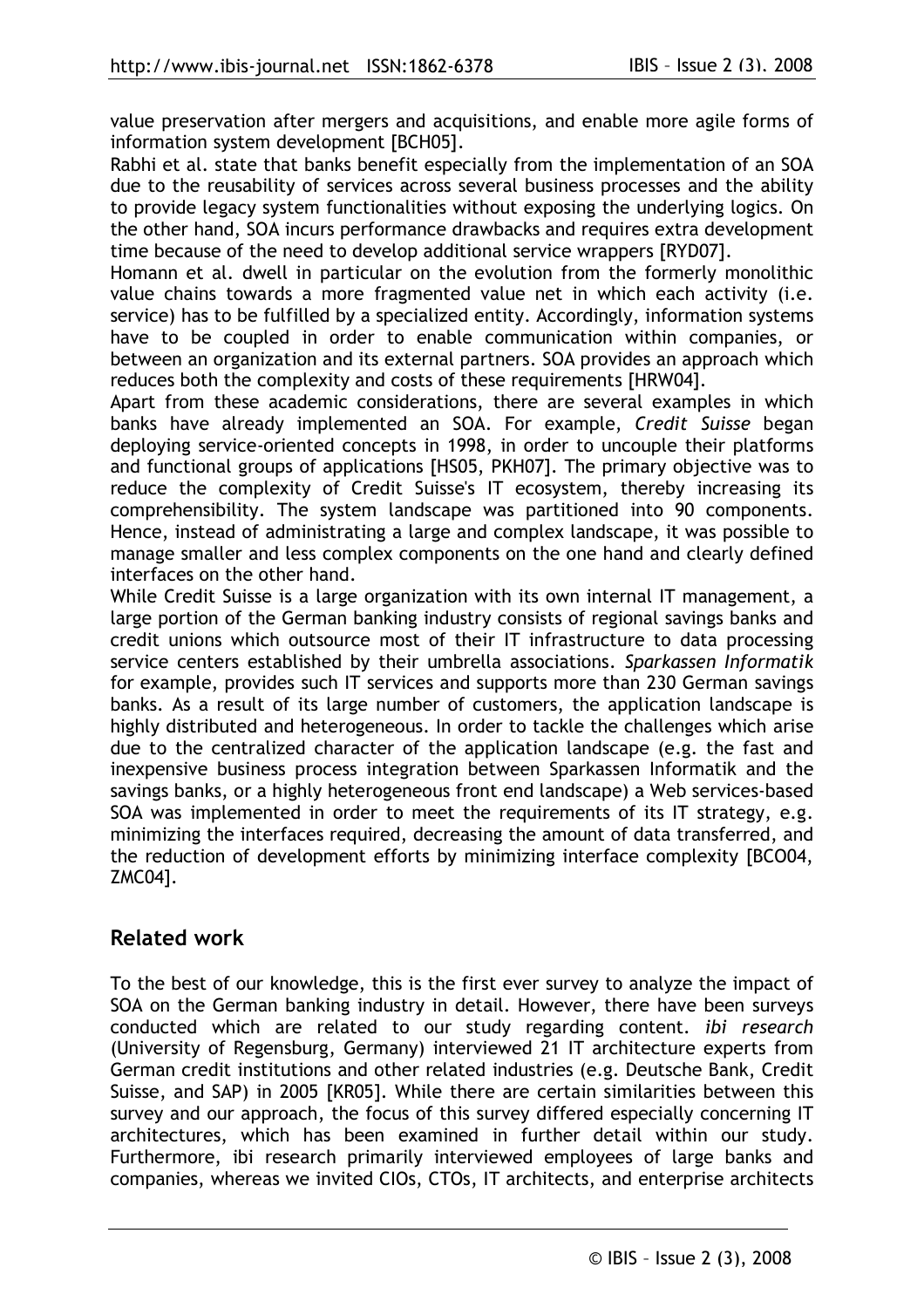from the largest 1001 (including smaller and medium-sized) German banks to participate in our survey. The main results of ibi research include the following findings [KR05]: 1. Cost reductions are the primary goal of SOA. 2. SOA is the basis for an efficient collaboration between business and IT departments. 3. SOA exceeds the purely technological aspects and comprises of a functional architecture, an organizational structure and a governance model.

While these findings helped in describing the current implementation efforts of German financial institutions, the study did not evaluate whether SOA was the best qualified application architecture paradigm to fulfill the requirements of the financial industry. In addition, arguments against the adaptation of serviceoriented technologies, service-oriented collaboration, nor a separate observation of the different banking groups in Germany were not covered by this study.

A very brief analysis of SOA in the German financial industry was carried out by the Fraunhofer IRB in 2006 [SEP07]. Here, the authors observed that the primary challenge in IT-management is the reduction of costs due to standardization of processes and interfaces. Further important challenges are the high availability of IT in service and a high degree of IT-security at the workplace. The flexibilization of IT-systems due to the usage of SOA or Web services is only of minor importance. In addition, several non-academic surveys, e.g. by InfoWorld and Gartner Group,

also investigated the application of SOA in different industries among other topics, in 2005 and 2006 respectively [GG07, IF05].

## Methodology and sample characteristics

Within this section, the methodology used for this survey is discussed. In addition, we present the characteristics of the target audience in this survey.

### Methodology

Based on the considerations in the last section, we have identified nine statements which address the different potential impacts of SOA on the banking industry. We have identified three major areas in which SOA may have such an impact:

- 1. Long-term changes in business behavior
- 2. Short-term impact
- 3. Cost reductions

The first area concerns the long-term impact of SOA on the business aspect, more precisely on:

- Competitiveness in general and continuous growth
- Innovation
- Flexible and agile business processes
- Departments that will be affected by SOA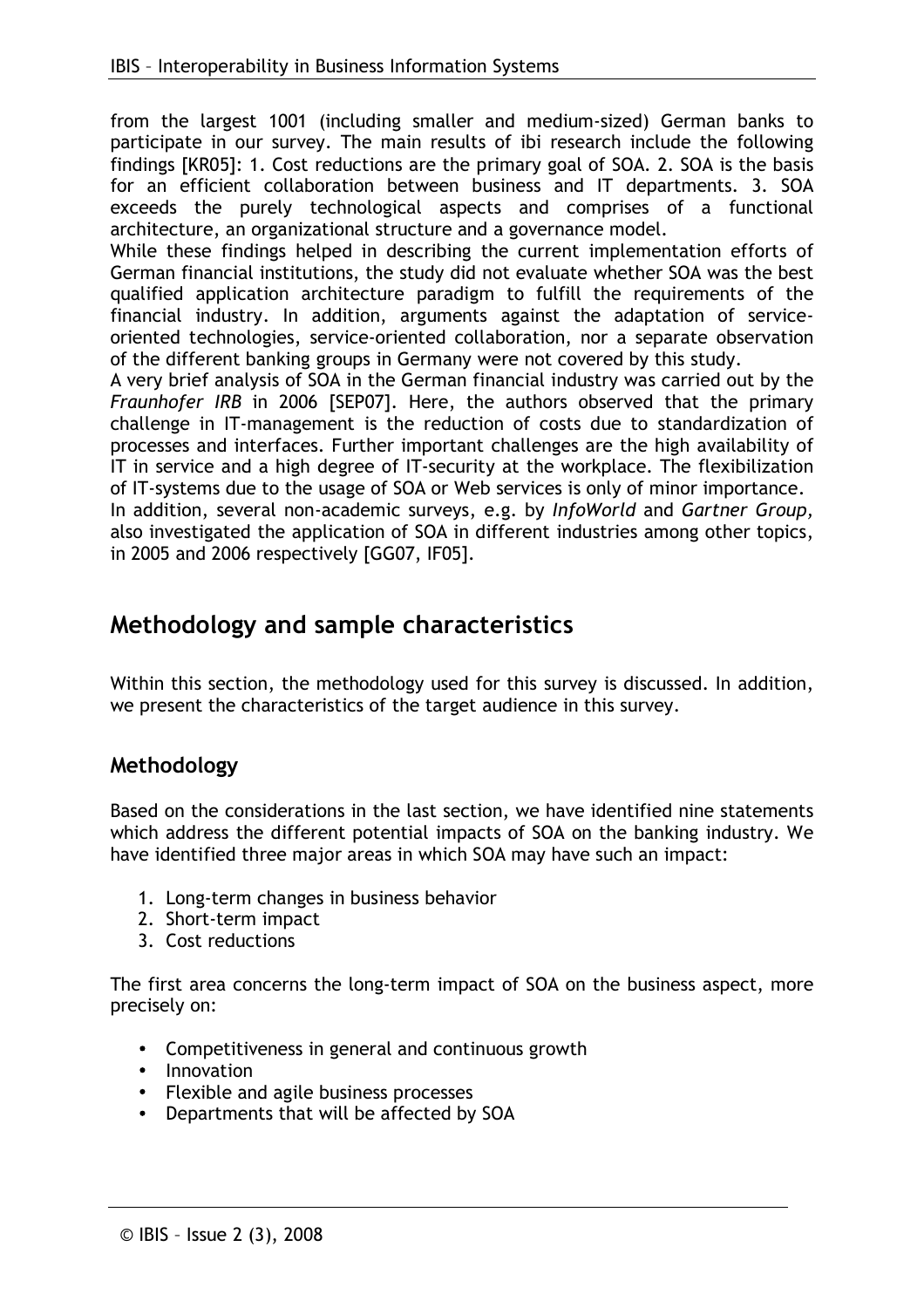The short-term impact of SOA concerns the need for companies and software developers to deal with SOA today:

- Need for action in companies which may adopt a SOA in the future
- System development

Cost reduction has several impacts on companies, which should be observed individually:

- Outsourcing
- Protection of investments
- Cost savings in general

Based on the subjects identified, we have developed the following statements (a detailed discussion is presented in [SRB07]):

- A company has to adopt an SOA if it wants to stay competitive and achieve continuous growth.
- The active adaptation and use of an SOA enforces innovation in a company's processes and products.
- Flexible and agile business processes are only possible if an SOA is adopted.
- The SOA paradigm is a holistic approach not limited to IT or business only.
- Companies have a need for action regarding SOA.
- The SOA paradigm will have an impact on both the development of custom software and standard software.
- Service-orientation is a critical success factor for future outsourcing activities.
- SOA offers protection of investments.
- The adaptation of service-oriented technologies leads to cost reductions.

For this survey, the largest 1001 banks in Germany were chosen based on their balance sheet total as reported officially in 2003. All banks were contacted by phone to identify potential participants. The group contacted comprised of CIOs, CTOs, IT architects, and enterprise architects. We identified one contact per bank. As a large number of banks do not participate in surveys in general and a number of the people contacted were not able to participate due to time constraints or other causes, we were able to invite 288 out of 1001 banks to complete our online questionnaire. In total, 52 analyzable questionnaires were returned. This is equivalent to a response rate of 18.06% among those invited and 5.19% among the 1001 largest banks.

Based on the aforementioned statements, we developed a questionnaire partitioned into the following parts:

- · Individual knowledge
- IT architectures in general
- Service-oriented architectures
- Service-orientation and service-oriented collaboration
- Operational figures
- Non-functional questions (e.g., corresponding address)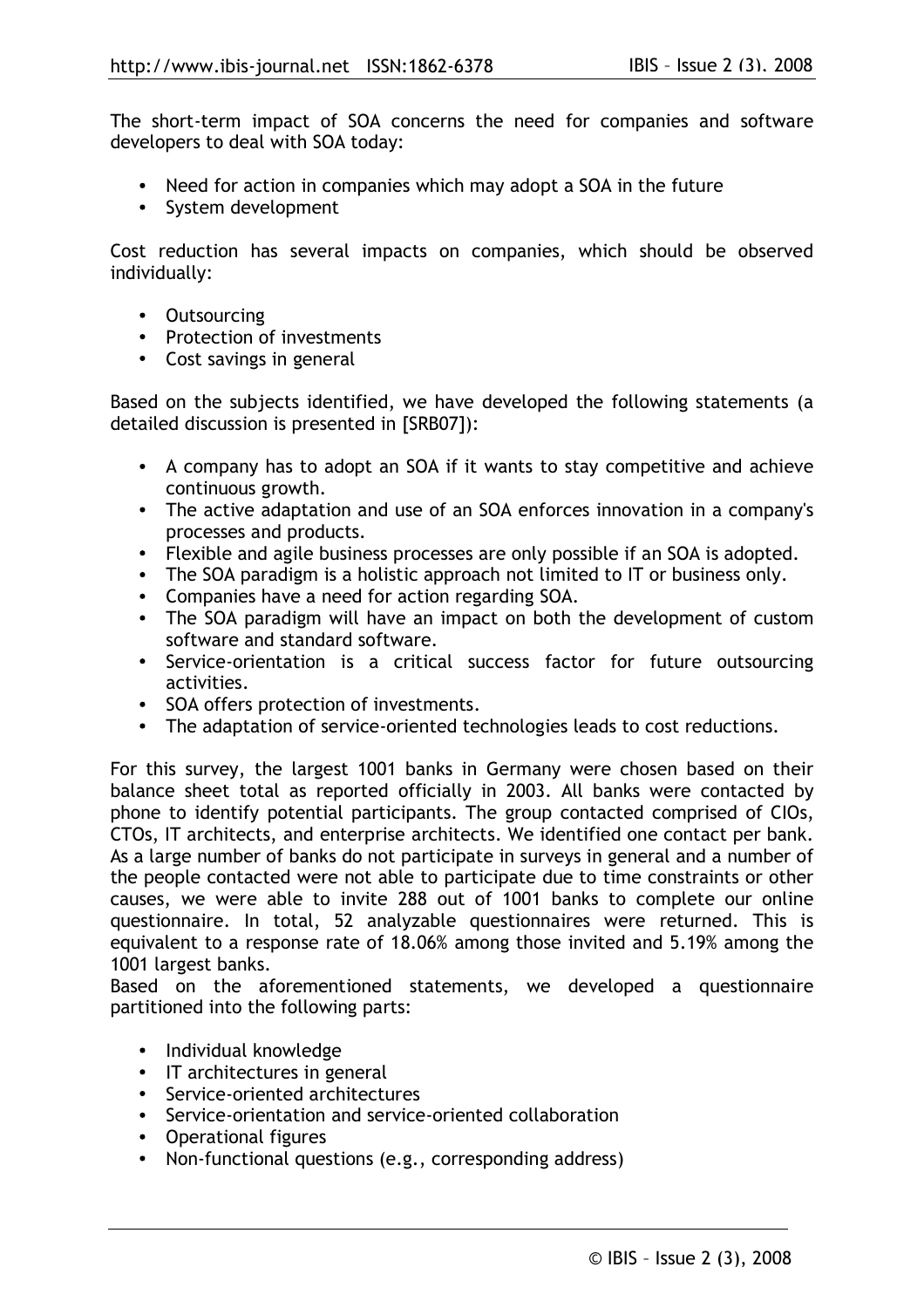Most of the 28 functional questions were further divided into sub-questions thereby resulting in more than 120 variables.

### **Sample characteristics**

### Size of responding banks

In order to compare the results from the different groups of banks according to size (i.e. in terms of balance sheet total in 2003), we divided the basic population and sample into five groups. As seen in Table 1, an above-average rate of return was recorded for banks with a balance sheet total between 0.5 and 1 bn euros and large banks with a balance sheet total larger than 10 bn euros. The remaining banks showed below average participation, especially the banks with balance sheet totals between 1 and 2.5 bn euros.

|                            | 1001 largest banks |            | Rate of return |            |
|----------------------------|--------------------|------------|----------------|------------|
| <b>Balance sheet total</b> | <b>Number</b>      | Percentage | Number         | Percentage |
| $< 0.5$ bn euros           | 293                | 29.27%     | 13             | 25.00%     |
| 0.5-1 bn euros             | 274                | 28.37%     | 21             | 40.38%     |
| 1-2.5 bn euros             | 262                | 26.17%     | 8              | 15.38%     |
| 2.5-10 bn euros            | 118                | 11.79%     | 5              | 9.62%      |
| > 10 bn euros              | 54                 | 5.39%      | 5              | 9.62%      |
| <b>Total</b>               | 1001               | 100%       | 52             | 100%       |

#### Table 1: Participants (Size of responding banks)

A contingency analysis (chi-square test) showed that the distribution of participation in relation to their balance sheet total matched the distribution in the basic population of the largest 1001 German Banks. Therefore, it is possible to draw conclusions from the sample data about the largest 1001 German banks. Hence, the distribution regarding balance sheet total can be regarded as representative.

Furthermore, a Kolmogorov-Smirnov test was performed. Only banks with a balance sheet total between 0.5 and 1 bn euros  $(z=2.160)$  did not achieve the required confidence region of 0.05. All test statistics for banks with a balance sheet total smaller than 0.5 bn euros ( $z=2.160$ ), between 1 and 2.5 bn euros ( $z=-1.817$ ), between 2.5 and 10 bn euros  $(z=-0.499)$ , and larger than 10 bn euros ( $z=1.383$ ) met the acceptance interval of the required confidence region.

Nevertheless, it has to be noted that the utilization of the Kolmogorov-Smirnov test for the banking groups with a balance sheet total between 2.5 and 10 bn euros and those larger than 10 bn euros is problematic, as the number of returns expected is quite low.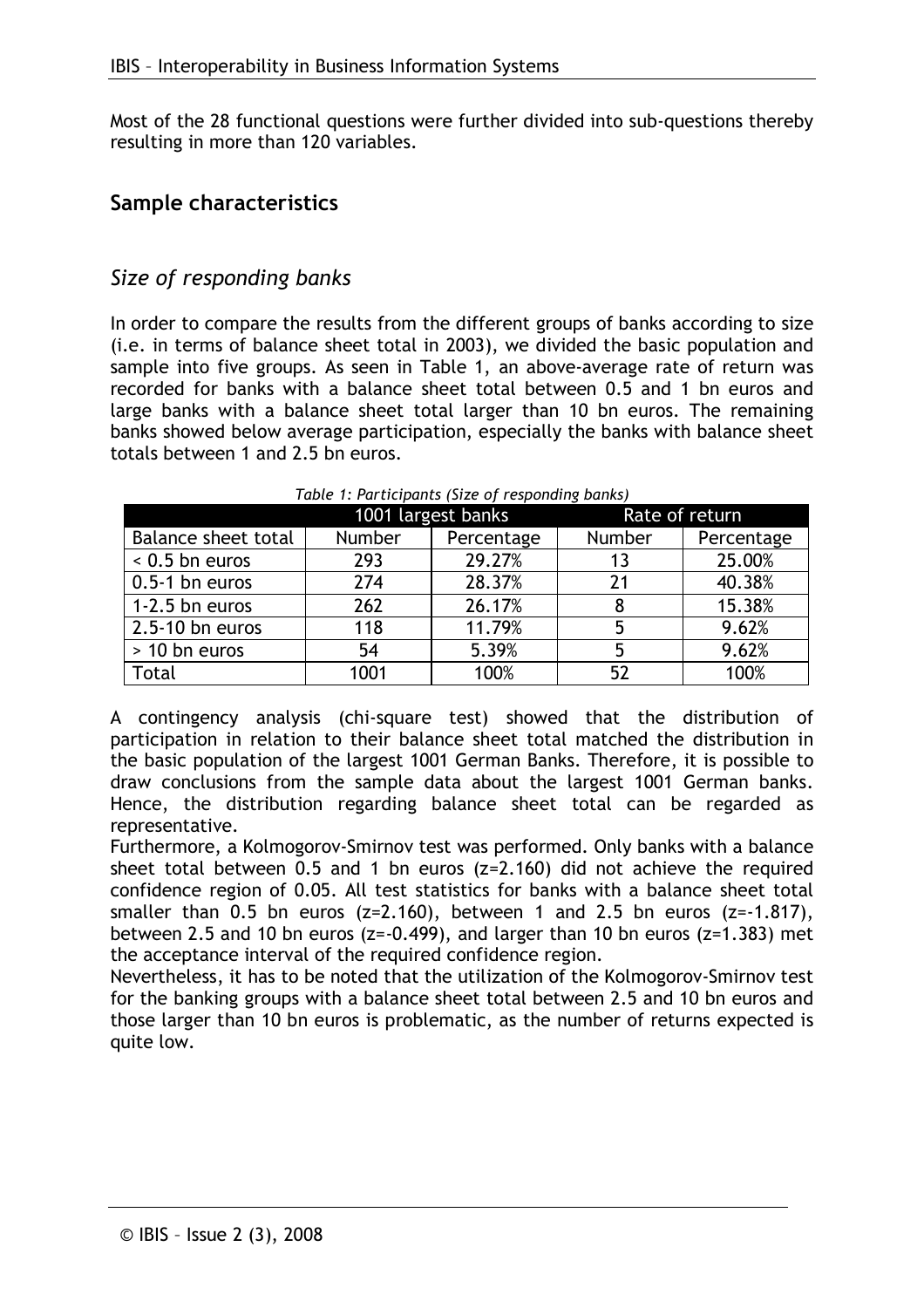### Groups of banks

The German banking industry is divided into three types of banks: commercial banks, credit unions, and savings banks. While credit unions and savings banks often supply their products to customers within a certain geographical area, commercial banks are not limited to any particular region.

As shown in Table 2, commercial banks and credit unions showed a higher rate of return than expected while this value was lower than expected for savings banks. A contingency analysis (chi-square test) showed that the distribution of banks which participated did not match the distribution in the basic population of the 1001 largest German Banks. Therefore, the distribution of the banking groups was not representative. This conclusion is supported by the results from a Kolmogorov-Smirnov test.

|                         | 1001 largest banks |            | Rate of return |            |  |
|-------------------------|--------------------|------------|----------------|------------|--|
| German banks            | Number             | Percentage | Number         | Percentage |  |
| <b>Commercial banks</b> | 51                 | 5.09%      |                | 9.62%      |  |
| Credit unions           | 495                | 49.45%     | 37             | 61.54%     |  |
| Savings banks           | 455                | 45.45%     | 15             | 28.85%     |  |
| Total                   | 1001               | 100%       | 52             | 100%       |  |

Table 2: Participants (Banking groups)

Individual knowledge



Figure 1: Service-orientation (n<sub>1</sub>=51,  $\mu_1$ =3.41,  $\sigma_1$ =1.31) and SOA (n<sub>2</sub>=52,  $\mu_2$ =3.00,  $\sigma_2$ =1.15),

In order to analyze the data in relation to any prior knowledge the participants had, we asked for a self-assessment about the concepts and terms serviceorientation and SOA. The evaluation scale spanned from "not familiar" to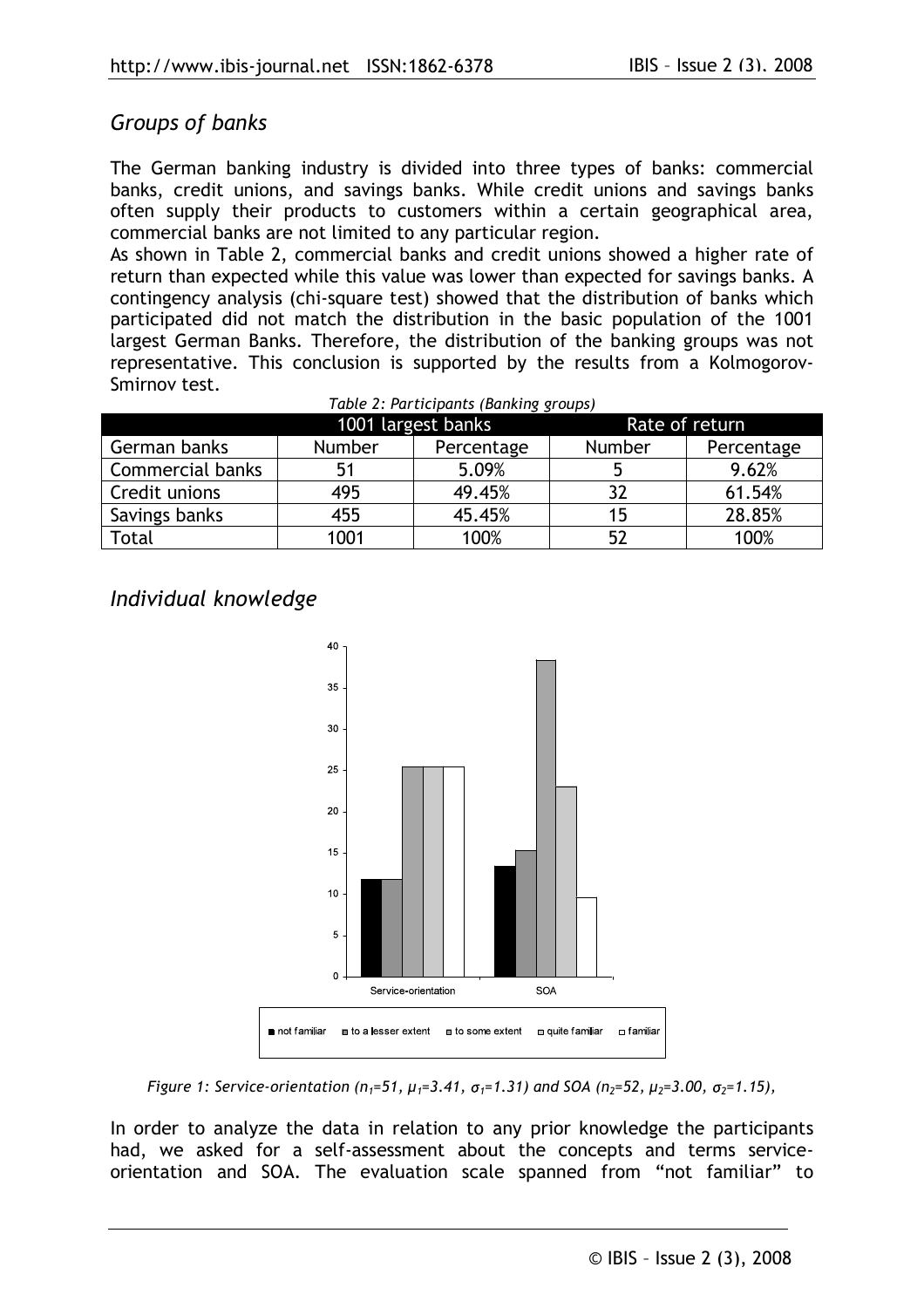"familiar" on a five-point Likert scale. The participants were provided with the following definitions of the concepts:

- Service-orientation describes the mapping of a company's business processes on services. Processes can be composed from distinct services. The coupling between these services is loose, i.e., service compositions can be resolved and changed easily.
- A Service-oriented architecture (SOA) is an architecture which utilizes services as building blocks. SOA provides the implementation of serviceorientation in a company. A fundamental aspect of a SOA is the selection of a suitable IT architecture to present the service-orientation. Services within such an IT architecture can be implemented with a multitude of technologies, including XML or Web Services.

As shown in Figure 1, 77.47% of the participants were at least "to some extent familiar" with the concept of service-orientation, 50.98% were even "quite familiar" or "familiar" with this concept. The results regarding the SOA concept are similar, with 71.15% of the participants being familiar with this concept at least "to some extent" and 32.69% "quite familiar" or "familiar" with the SOA concept. These responses indicate that the participants of our survey were rather knowledgeable regarding both concepts of service-orientation and SOA.

## **Empirical results**

## IT architectures in general

## How functional requirements influence the choice of an IT

#### architecture in general

Requirements made on an IT architecture usually consider aspects like, e.g. flexibility of business processes, scalability, or cost savings which will be further analyzed in the next section. Participants in our study assessed how functional requirements influenced the choice of an IT architecture on a five-point Likert scale, ranging from "minor influence" to "entirely".

As seen in Figure 2, more than half (59.62%) of those surveyed declared the influence of functional requirements on the choice of an IT architecture used in the particular bank to be "big", 11.54% even described functional requirements to influence the choice of an IT architecture "entirely". For 17.31% the influence is "to some extent".

While on the one hand, the data collected demonstrates the strong influence functional requirements have on the choice of an IT architecture, on the other hand, almost a third (28.85%) of all participants surveyed attributed functional requirements with only a "minor" or "small" role. This indicates that many IT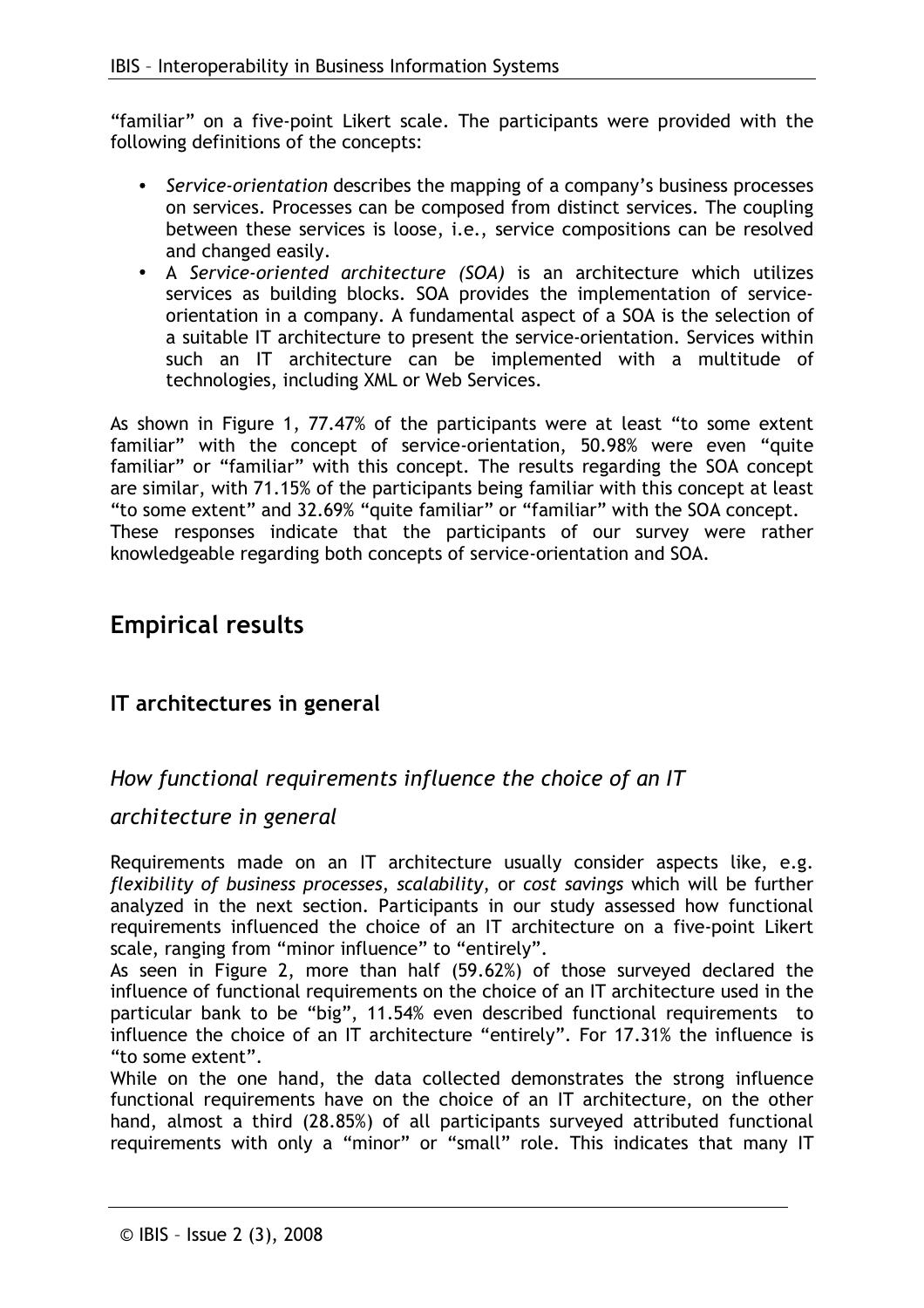architectures have been instituted without paying much attention to operational or functional issues.



Figure 2: How functional requirements influence the choice of an IT architecture

The mean of 3.67 for all participants is a significant deviation from the expected value "influence to some extent (3)" and indicates that the influence of functional requirements cannot be ignored. The relevance of individual functional requirements will be observed in the next section.

## Assessment of current/future relevance of requirements on IT

### *architectures*

|                                      | Table 3: Classification of criteria |                                               |                                                                                                       |
|--------------------------------------|-------------------------------------|-----------------------------------------------|-------------------------------------------------------------------------------------------------------|
|                                      | Criterion is<br>met<br>by an SOA    | Criterion<br>is<br>partially met by<br>an SOA | <b>SOA</b><br>Effect of<br>implementation<br>on criterion<br><b>is</b><br>difficult<br>to.<br>measure |
| Flexibility of business<br>processes | Χ                                   |                                               |                                                                                                       |
| Turnover increase                    |                                     |                                               | χ                                                                                                     |
| Cost savings                         |                                     |                                               | Χ                                                                                                     |
| Reduction of time-to-<br>market      |                                     | Χ                                             |                                                                                                       |
| Integration potential                | Χ                                   |                                               |                                                                                                       |
| Scalability                          |                                     | χ                                             |                                                                                                       |
| <b>Reduction of risks</b>            |                                     |                                               | χ                                                                                                     |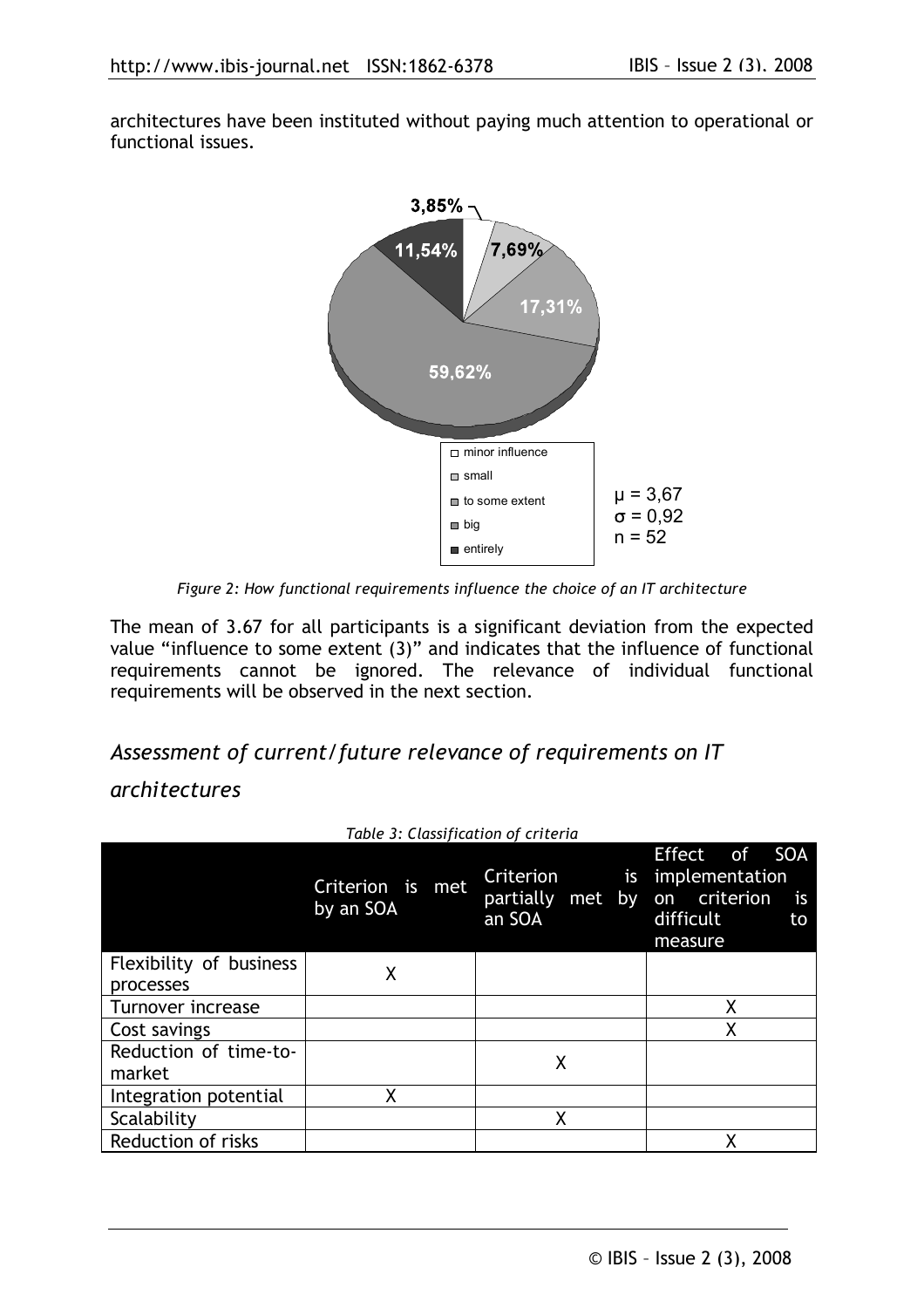Seven core requirements that banks have on IT architectures were identified by a panel of experts (i.e., SOA experts with academic or industrial background) before the actual study. As not all criteria can be met by an SOA to the same degree, the requirements were classified according to their feasibility to be met by an SOA (cp. Table 3).

Participants of our study assessed the current and future relevance of the seven requirements separately. The evaluation scale spanned from "not relevant" to "most relevant" on a five-point Likert scale.

As shown in Table 3, the criterion cost savings has the highest mean of all the requirements specified (current relevance: 4.35, future relevance: 4.46). The relatively low standard deviation of 0.65 (current relevance) and 0.61 (future relevance) establishes the relevance of this criterion in particular. There were no significant deviations of means among the different groups of banks aforementioned. The great importance that cost savings have regarding the implementation of an IT architecture paradigm shows that while on one hand functional requirements may be the driver behind the implementation of IT architectures, on the other hand, the management however demands short-term gains to improve the shareholder value. As a result, all positive attributes of an IT architecture eventually focus on reducing costs.

While the criteria flexibility of business processes ( $\mu_1$ =3.96,  $\mu_2$ =4.31) and reduction of risks  $(\mu_1=3.92, \mu_2=4.33)$  have significant impact, turnover increase  $(\mu_1=3.60, \mu_2=3.60)$  $\mu_2$ =4.04) and reduction of time-to-market ( $\mu_1$ =3.58,  $\mu_2$ =3.87) are of secondary importance. Turnover increase shows the highest increase in the mean of all requirements considered from current to future relevance. Scalability  $(\mu_1=3.40,$  $\mu_2$ =3.62) and integration potential ( $\mu_1$ =3.33,  $\mu_2$ =3.25) feature the lowest means amongst the requirements observed.

|                         | <b>Current relevance</b> |            | Future relevance |            | <b>Difference</b> |                   |
|-------------------------|--------------------------|------------|------------------|------------|-------------------|-------------------|
|                         | $\mu_1$                  | $\sigma_1$ | $\mu_2$          | $\sigma_2$ | $\Delta_{\rm u}$  | $\Delta_{\sigma}$ |
| Cost savings            | 4.35                     | 0.65       | 4.46             | 0.61       | $+0.11$           | $-0.04$           |
| Flexibility of business | 3.96                     | 0.79       | 4.31             | 0.73       | $+0.35$           | $-0.06$           |
| processes               |                          |            |                  |            |                   |                   |
| Reduction of risks      | 3.92                     | 0.95       | 4.33             | 0.73       | $+0.41$           | $-0.22$           |
| Turnover increase       | 3.60                     | 0.98       | 4.04             | 0.84       | $+0.44$           | $-0.14$           |
| Reduction of time-to-   | 3.58                     | 1.00       | 3.87             | 1.03       | $+0.29$           | $+0.03$           |
| market                  |                          |            |                  |            |                   |                   |
| Scalability             | 3.40                     | 0.87       | 3.62             | 0.93       | $+0.22$           | $+0.06$           |
| Integration potential   | 3.33                     | 1.00       | 3.25             | 1.23       | $-0.08$           | $+0.23$           |

Table 4: Relevance of requirements on IT architectures (n=52)

Except for integration potential, all the means observed have shown significant deviations from the expected value "to some extent relevant (3)" at the 0.01 level. The mean of *integration potential* showed a significant deviation at the 0.05 level for the current relevance, but showed no significant deviation from the value expected for the future relevance of this requirement. A detailed overview of the answers per criterion can is shown in Figures 3 and 4.

When comparing the results from this part of our survey with the classification presented in Table 3, these results have to be analyzed critically. Integration potential, which is one of the two criteria presented that is definitely met by an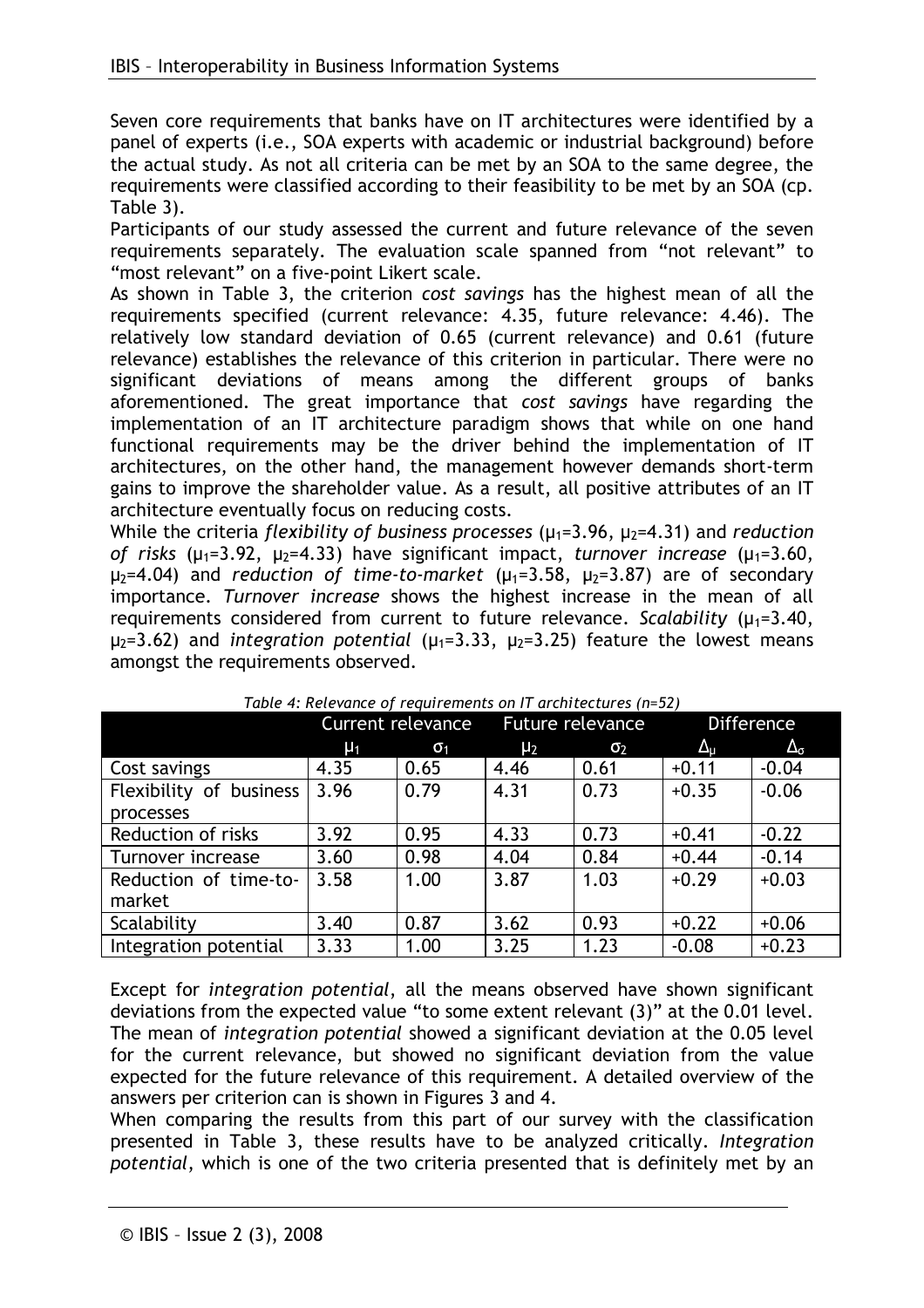SOA, is rated as less relevant than any other criterion. The criteria reduction of time-to-market and scalability which are partially met by an SOA, appear relatively unimportant too.

Besides integration potential, flexibility of business processes is the second requirement which is definitely met by an SOA within the context of this study. Only the requirement cost savings was rated more relevant than flexibility of business processes. This reflects the great importance which a large part of the banking industry attaches to flexible business processes. Consequently, this requirement has to be met by an application architecture.



Figure 3: Current relevance of requirements on IT architectures

Other sides, integration potential was rated as more relevant by commercial banks compared to savings banks and credit unions, with the means 4.00 (current relevance) and 4.40 (future relevance). The mean (4.00) for current relevance has a significant deviation from the mean for credit unions (3.19) at the 0.10 level, while the mean of future relevance (4.40) has a significant deviation at the 0.05 level from the mean of all savings banks and credit unions (3.13). Commercial banks (mean of 4.20) also assessed the reduction of time-to-market significantly more relevant than credit unions (mean of 3.44) at the 0.05 level. Regarding the future relevance, reduction of time-to-market was also assessed to be more relevant by commercial banks (mean of 4.60) compared to all other banks (mean of 3.79) with a significant deviation at the 0.10 level.

The higher importance of integration potential for commercial banks may be explained by a difference in the IT strategies savings banks and credit unions have. While the latter groups often outsource most of their IT department to data processing service centers established by their umbrella associations, commercial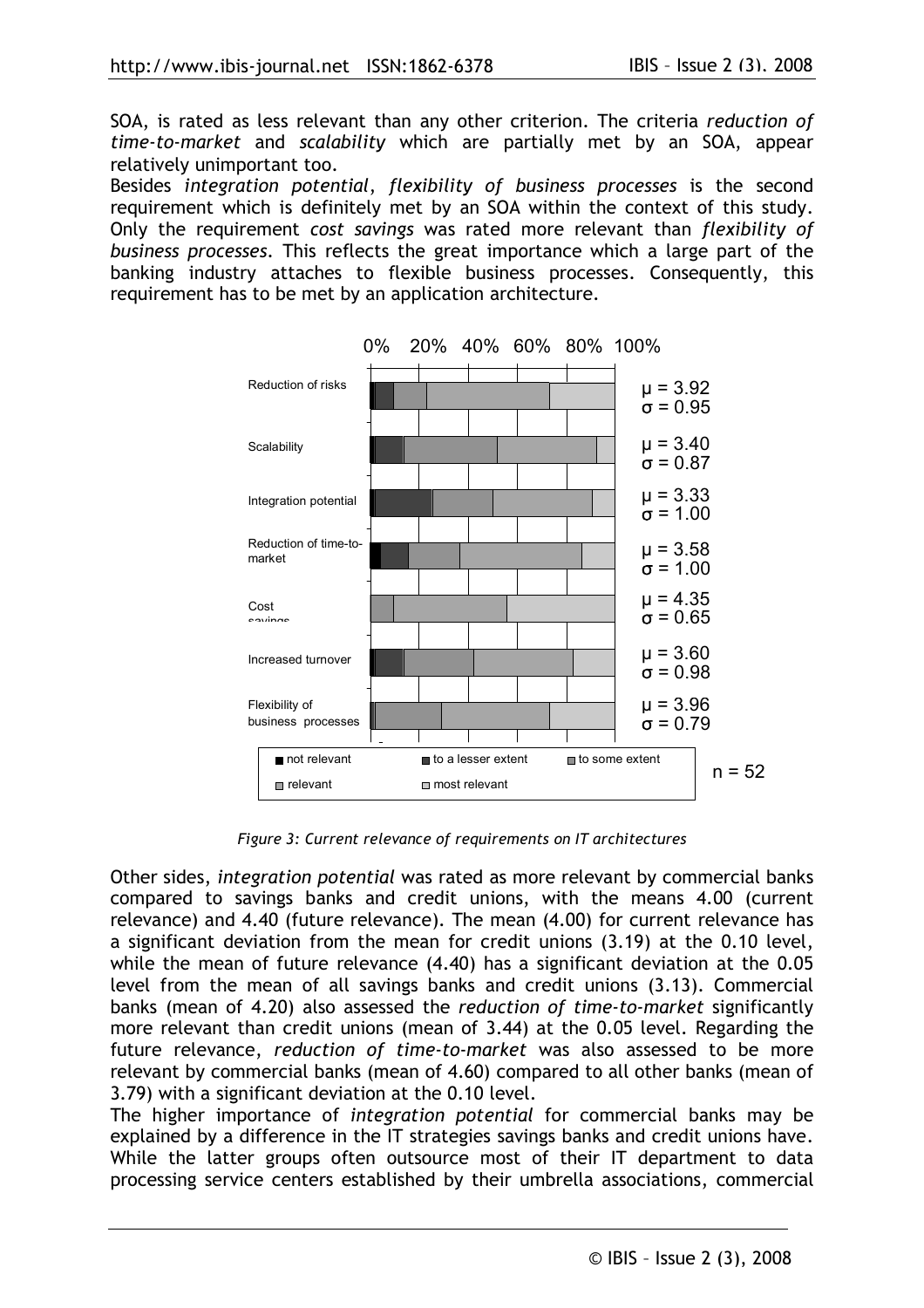banks mostly operate their own IT infrastructure and do not outsource to the same extent. Despite this, outsourcing is also part of the IT strategy of commercial banks.



Figure 4: Future relevance of requirements on IT architectures

Therefore, IT architecture experts in commercial banks have an increased awareness for the need to integrate legacy and other systems. Furthermore, integration potential is needed especially if a bank has to deal with mergers and acquisitions. This also explains the higher requirement for integration in commercial banks, as mergers and acquisitions are more characteristic for the business model of commercial banks compared to credit unions and savings banks.

There are other deviations between the banking groups which may be observed in the future: concerning current relevance, savings banks (mean of 3.20) assessed turnover increase to be significantly less relevant compared to the other banks (mean of 3.76). Commercial banks rated reduction of risks (mean of 3.40) significantly lower than savings banks (mean of 4.13) at the 0.10 level. However, this only applies for the current relevance as there is no significant deviation between the banking groups in terms of future relevance.

Similarly, banks from different groups regarding their balance sheet total, assessed some of the criteria variedly. The current and future relevance of reduction of risks was rated significantly higher by banks with a balance sheet total between 500 mil, and 1 bn euros (current mean: 4.33, future mean: 4.67) than by all the other banks (current mean: 3.65, future mean: 4.10) at the 0.01 level. On the other hand banks with a balance sheet total smaller than 0.5 bn euros (current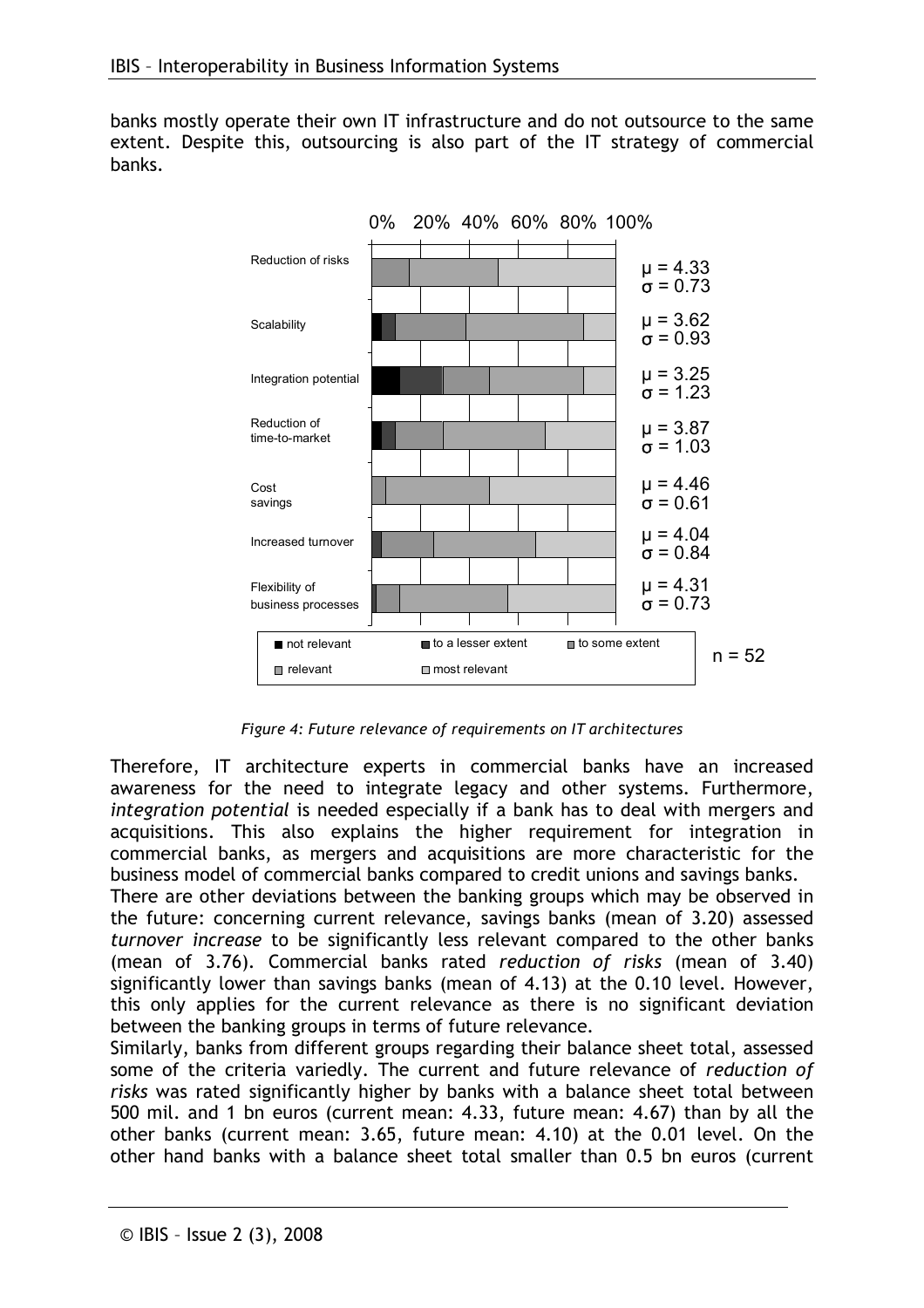mean: 3.46, future mean: 3.85) rated this requirement significantly lower than all the other banks (current mean: 4.08, future mean: 4.49) at the 0.05 (current relevance) respectively 0.01 level (future relevance).

The abovementioned increase in relevance of integration potential for commercial banks applies to large banks with a balance sheet total larger than 10 bn euros as well. For the current relevance, these banks have a significantly higher mean (4.00) than banks with a balance sheet total smaller than 0.5 bn euros (mean of 3.00) at the 0.05 level. Furthermore, banks with a balance sheet total between 2.5 and 10 bn euros showed a significantly higher mean (3.80) than these small banks at the 0.10 level. Regarding the future relevance, banks with a balance sheet total larger than 10 bn euros (mean of 4.20) assessed the relevance of integration potential significantly higher than all other banks (mean of 3.15) at the 0.10 level. Banks with a balance sheet total larger than 10 bn euros (mean of 3.40) rated the

future relevance of an IT architecture as a driver for *turnover increase* significantly lower than all the other banks (mean of 4.11) at the 0.10 level.

Banks with a balance sheet total smaller than 0.5 bn euros (mean of 3.15) rated the future relevance of scalability significantly lower than all other banks (mean of 3.77) on the 0.05 level. All these deviations shall be further observed in the future.



Quality characteristics of IT architectures

Figure 5: Quality characteristics of IT architectures

Seven quality characteristics of banks on IT architectures were identified by a panel of experts before the actual empirical study (cp. Figure 5). The participants of our study separately assessed the relevance of these characteristics on a fivepoint Likert scale spanning from "not relevant" to "most relevant".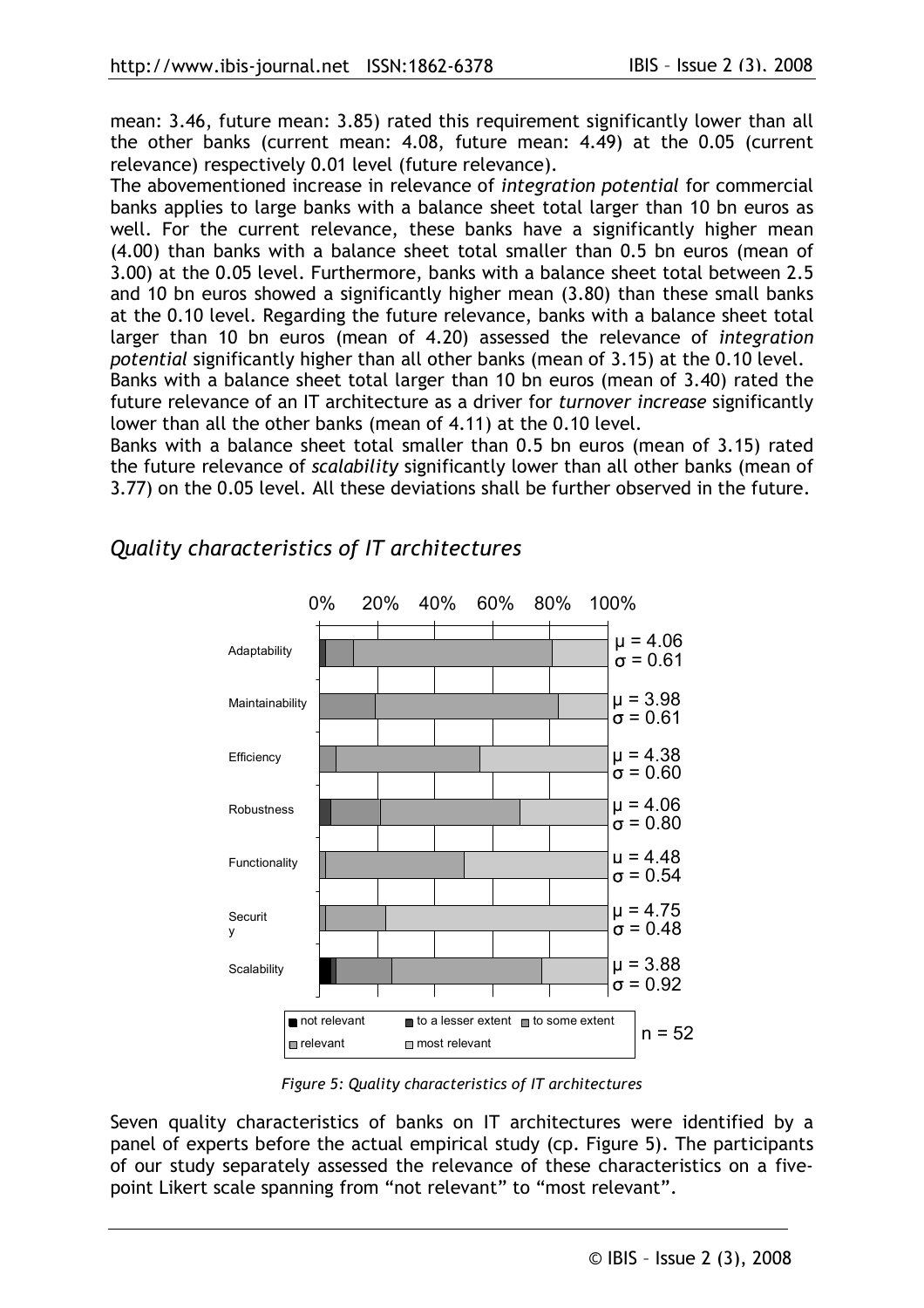The means of all quality characteristics observed are significant positive deviations from the expected value "to some extent relevant (3)" at the 0.01 level. Nevertheless, there are great variations between the relevance of different quality characteristics, which will be further illustrated in the following.

As shown in Figure 5, security had the highest mean of all characteristics observed. 98.08% of all participants deemed security to be "relevant" or "most relevant". Surprisingly, banks with a balance sheet total larger than 10 bn euros rate the relevance of this characteristic significantly lower than all other banks on the 0.01 level (means of 4.20 and 4.81). The same observation applies for small banks with a balance sheet total of less than 0.5 bn euros on the 0.10 level (means of 4.54 and 4.82). Otherwise, banks with a balance sheet total between 0.5 bn and 1 bn euros deemed the relevance of security significantly higher than all other banks on the 0.10 level (means of 4.90 and 4.65).

With a mean of 4.48, functionality was also attached with importance by the survey participants. Again, 98.08% of all participants rate this characteristic as "relevant" or "most relevant". Banks with a balance sheet total larger than 10 bn euros rated this attribute significantly less relevant than all other banks on the 0.05 level (means of 4.00 and 4.53). Efficiency was also rated relatively important (mean of 4.38); 94.23% of all participants rated this characteristic as "relevant" or "most relevant". Again banks with a balance sheet total larger than 10 bn euros rated this quality significantly less relevant than all other banks on the 0.05 level (means of 3.80 and 4.45). Banks with a balance sheet total between 0.5 bn and 1 bn euros rated the relevance of *efficiency* significantly higher than all other banks on the 0.10 level (means of 4.57 and 4.26).

Adaptability and robustness were rated similarly (means of 4.06). However, it has to be noted that adaptability was rated as "relevant" or "most relevant" by 88.46% of all participants, while the corresponding percentage for robustness is lower at 78.85%. Adaptability was rated significantly lower by banks with a balance sheet total between 0.5 bn and 1 bn euros on the 0.10 level (means of 3.77 and 4.15). Another significant deviation at the 0.10 level can be found when comparing savings banks (mean of 3.80) and all the other banks (mean of 4.16).

Maintainability featured a relatively low mean of 3.98. Nevertheless, 80.77% of those observed rate this characteristic as "relevant" or "most relevant". The lowest mean of all attributes considered was given to scalability (mean of 3.88); 75% of the participants rate it as "relevant" or "most relevant". On the one hand, credit unions (mean of 3.69) rate this characteristic significantly less relevant on the 0.10 level than all the other banks (mean of 4.20). On the other hand, savings banks (mean of 4.20) rated scalability higher than all other banks (mean of 3.76) on the same level. Banks with a balance sheet total lower than 0.5 bn euros (mean of 3.38) rated its relevance lower than all the other banks (mean of 4.05) on the 0.05 level. This observation has already been made when considering scalability as a requirement for IT architectures (see above). Hence, we can assume that scalability does not play a big role for smaller banks when choosing an IT architecture paradigm.

Taking all things into consideration, it should be noted that the high relevance of security for banks is not surprising. Accordingly, this quality characteristic should be achieved within an SOA. The results from this part of our survey have revealed the trends for the future development and research regarding SOA - above all robustness and efficiency are quality attributes which challenge an SOA more than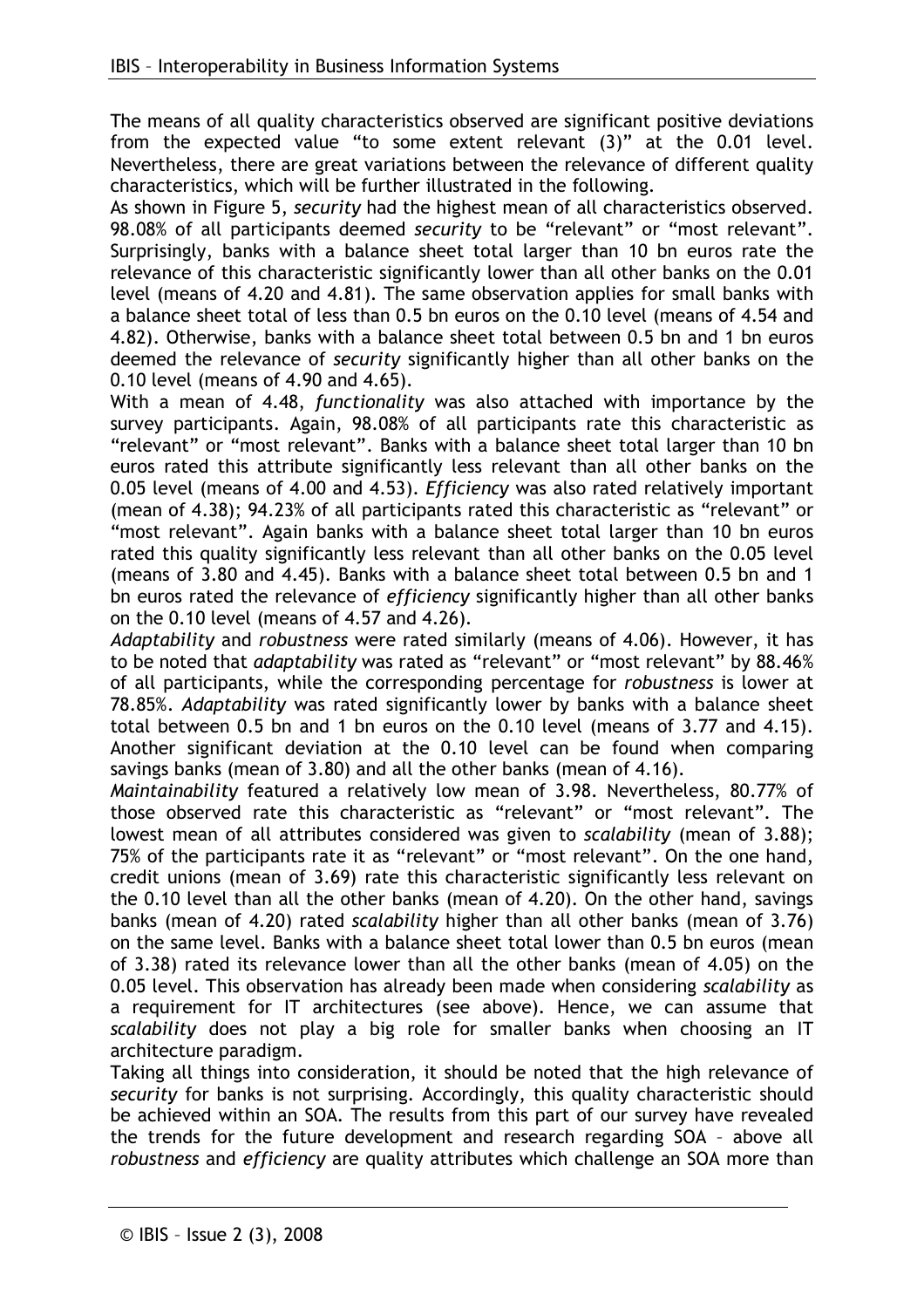for example monolithic IT architectures, especially if regarding the current maturity of SOA solutions.

### Service-oriented architectures

#### Interest in the SOA concept in German banks

Even though it has been shown in the last section that SOA might be qualified to fulfill the (functional) requirements of German banks towards IT architectures, the degree to which these banks are really interested in the SOA concept has not yet been considered. In answer to this question, the participants assessed their interest in the SOA concept on a five-point Likert scale spanning from "not interesting" to "interesting".



Figure 6: Interest in the SOA concept in German banks

As seen in Figure 6, 40.38% of those surveyed rated the SOA concept as at least "rather interesting", while 32.69% rated it as "not interesting" or "to a lesser extent interesting". The mean is 3.06 and thus shows no significant deviation from the expected value "to some extent interesting (3)". While these results do not show any special interest in the SOA concept, this differs among the different banking groups.

Commercial banks (mean of 4.20) rated their interest in this concept significantly higher than the other banking groups (mean of 2.94) at the 0.05 level. Participants who considered themselves "familiar" with the concept of service-orientation (mean of 3.77) rated their interest significantly higher at the 0.05 level than all other participants (mean of 2.87), too. Otherwise, banks with a balance sheet total between 0.5 bn and 1 bn euros (mean of 2.67) rated their interest significantly lower at the 0.10 level than all other banks (mean of 3.32).

The higher interest in the SOA concept shown by commercial banks confirms the observation aforementioned which highlighted this banking group's increased need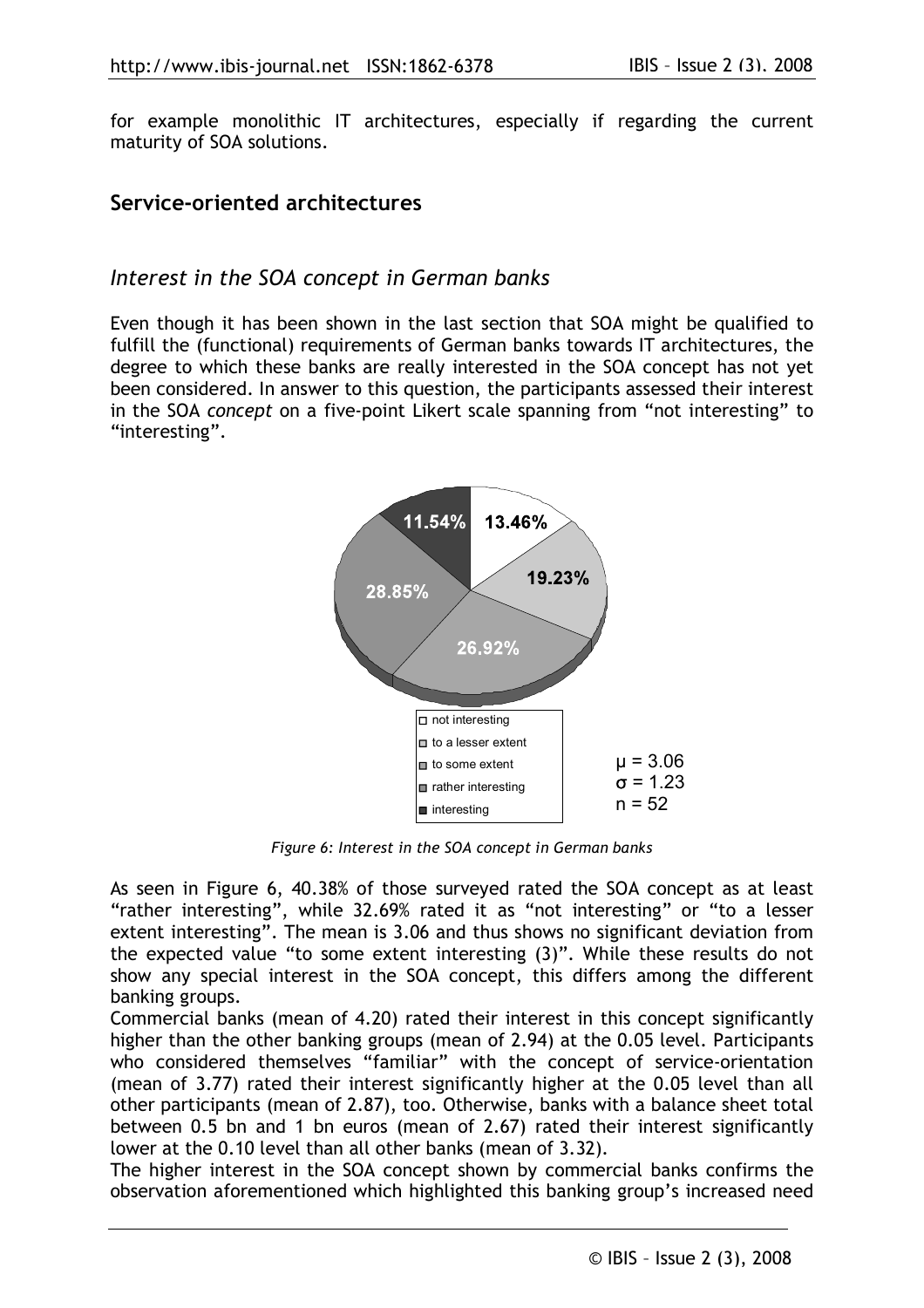for SOA attributes. We present the status quo of SOA adaptation in the German banking industry in the next section.

## Status quo of SOA adaptation in the German banking industry



Figure 7: Status quo of SOA adaptation in the German banking industry

Apart from the general requirements on IT architectures and reasons against SOA adaptation (see above), we also examined the current status of SOA implementations in the German banking industry. The participants were asked to estimate the progress of SOA adaptation in their company according to the following categories:

- SOA implementation is not interesting at all  $(i)$
- SOA implementation is interesting  $(ii)$
- Planning an implementation  $(iii)$
- SOA implementation in progress  $(iv)$
- SOA already implemented  $(V)$

Only those participants who rated the SOA concept as at least "interesting" in the last section where asked to answer this question (n=35). Hence, all participants who assessed the SOA concept to be "not interesting" or "to a lesser extent interesting" belonged to another category:

> $(vi)$ SOA concept is not interesting at all

As shown in Figure 7, 30.77% of the participants stated that their organizations are planning an SOA implementation, are currently implementing an SOA or have already implemented an SOA. A further 25% consider an implementation interesting.

Although the acceptance of SOA in the banks surveyed appears surprisingly high with nearly one third of the banks bringing an SOA into operation or already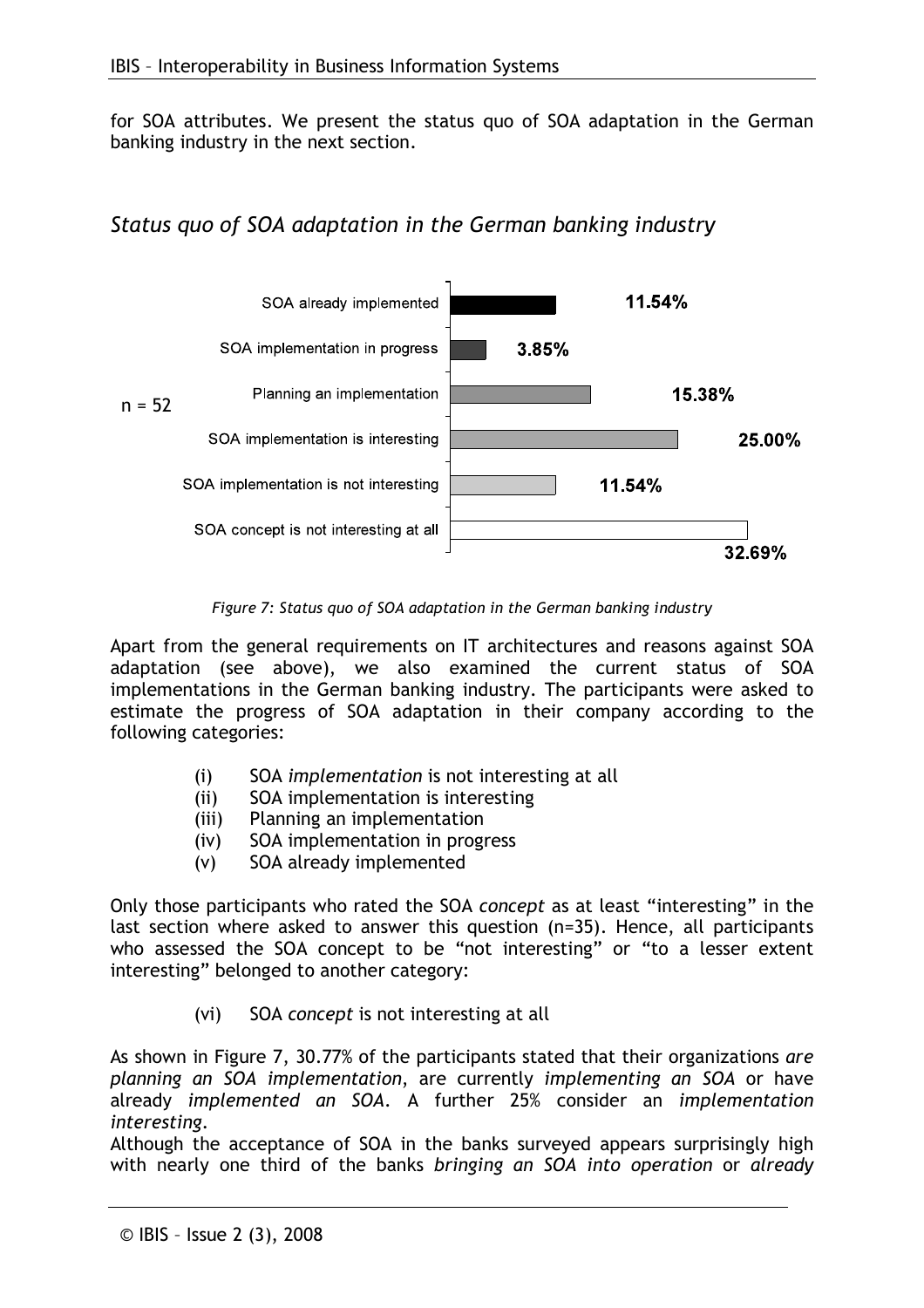operating an SOA, it should be noted that the propagation of service-oriented technologies in the German banking industry is promoted either by external parties (e.g. data processing service centers or consulting companies) or by internal IT departments. For example, Sparkassen Informatik (see above) supports one tenth of the German banking industry (or half of all savings banks) with its Web servicesbased SOA [BCO04, ZMC04]. On the other hand, only 13.33% of the participating savings banks claim to already have an SOA in production.

This data conflicts with the assumptions we made earlier and should be kept in mind for future observations. One possible explanation for this discrepancy between the estimated and actual values could be the low visibility of technologies in use in the data processing service centers. Nevertheless, the results show the extensive distribution of SOA in German banks with 11.54% of all participating banks operating an SOA.

Concerning the different banking groups, our presumptions regarding the higher need for SOA-related requirements in commercial banks (see above) have been confirmed. 60% of the commercial banks are planning an SOA implementation or have already implemented an SOA. The percentage of credit unions planning or currently performing an SOA implementation or running an SOA is considerably lower (21.88%). With 40%, the percentage of savings banks ranges between the values for the other banking groups.

#### Goals when adopting an SOA

As presented in [SRB07], the relevant SOA literature states a number of goals which can be achieved when adopting an SOA. Seven goals were selected by a panel of experts before the actual empirical study and assessed by the survey participants concerning their relevance when adopting an SOA. The evaluation scale spans from "not important" to "very important" on a five-point Likert scale.

- Reduction of interfaces
- Reduction of costs
- Easier outsourcing
- Optimization of Straight Through Processing (STP)
- Flexibilization and agility
- Enhanced transparency in business processes
- Increased innovation speed

Apart from the means for easier outsourcing (no significant deviation) and optimization of STP (significant deviation on the 0.10 level), all means of the considered goals show significant deviations from the expected value "to some extent important (3)" at the 0.01 level. In the following, we will examine the individual goals more precisely.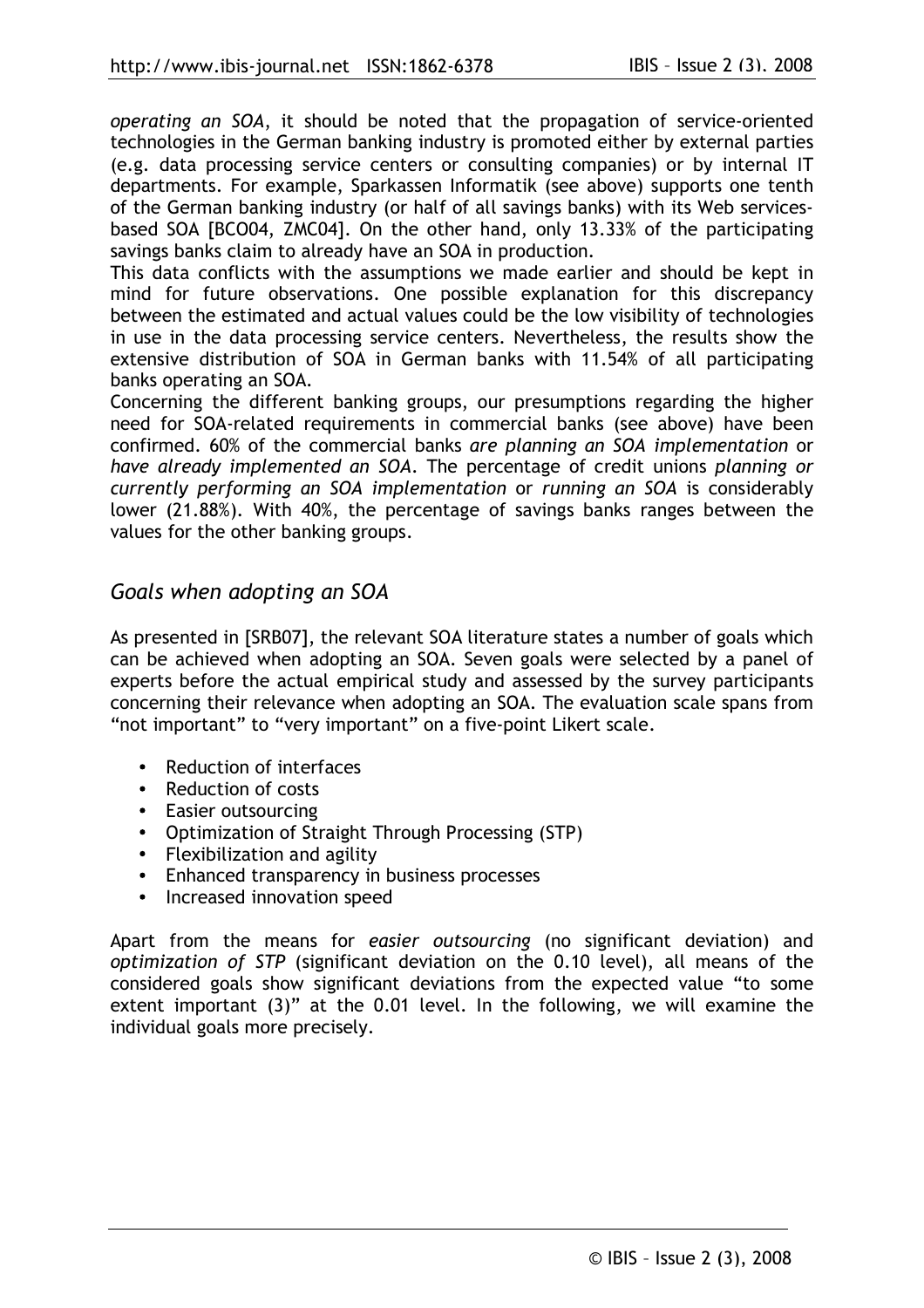

Figure 8: Relevance of goals when adopting an SOA

As shown in Figure 8, reduction of costs is the most important goal. More than 92% of those surveyed rated this goal to be "important" or "very important". Credit unions (mean of 4.06) attributed a significantly lower importance to this goal compared to all the other banks (mean of 4.45) at the 0.10 level.

With a mean of 3.77, flexibilization and agility has been rated as quite important, too. 73.08% of all participants rate this goal to be "important" or "very important". Noticeable, the participants who assessed themselves as being "familiar" with the service-orientation concept, rated this goal to be more important (mean of 4.31) than all the other participants (mean of 3.61) at the 0.01 level.

Reduction of interfaces has been estimated as "important" or "very important" by 65.38% of all participants, resulting in a relatively mediocre mean of 3.63. Experts regarding SOA (mean of 4.40), i.e. participants who rated themselves as being "familiar" with the SOA concept, rated reduction of interfaces significantly more important than the other participants (mean of 3.55) at the 0.05 level. The same observation applies to the experts regarding the concept of service-orientation (mean of 4.08) compared to all other participants (mean of 3.50). Furthermore, participants who considered themselves to be "familiar to a lesser extent" with this concept (mean of 2.83), rated its importance to be lower than all other participants (mean of 3.76) on the same level.

Enhanced transparency in business processes and increased innovation speed featured very similar means. While 61.54% of those surveyed rated the former as "important" or "very important", which led to a mean of 3.58, the corresponding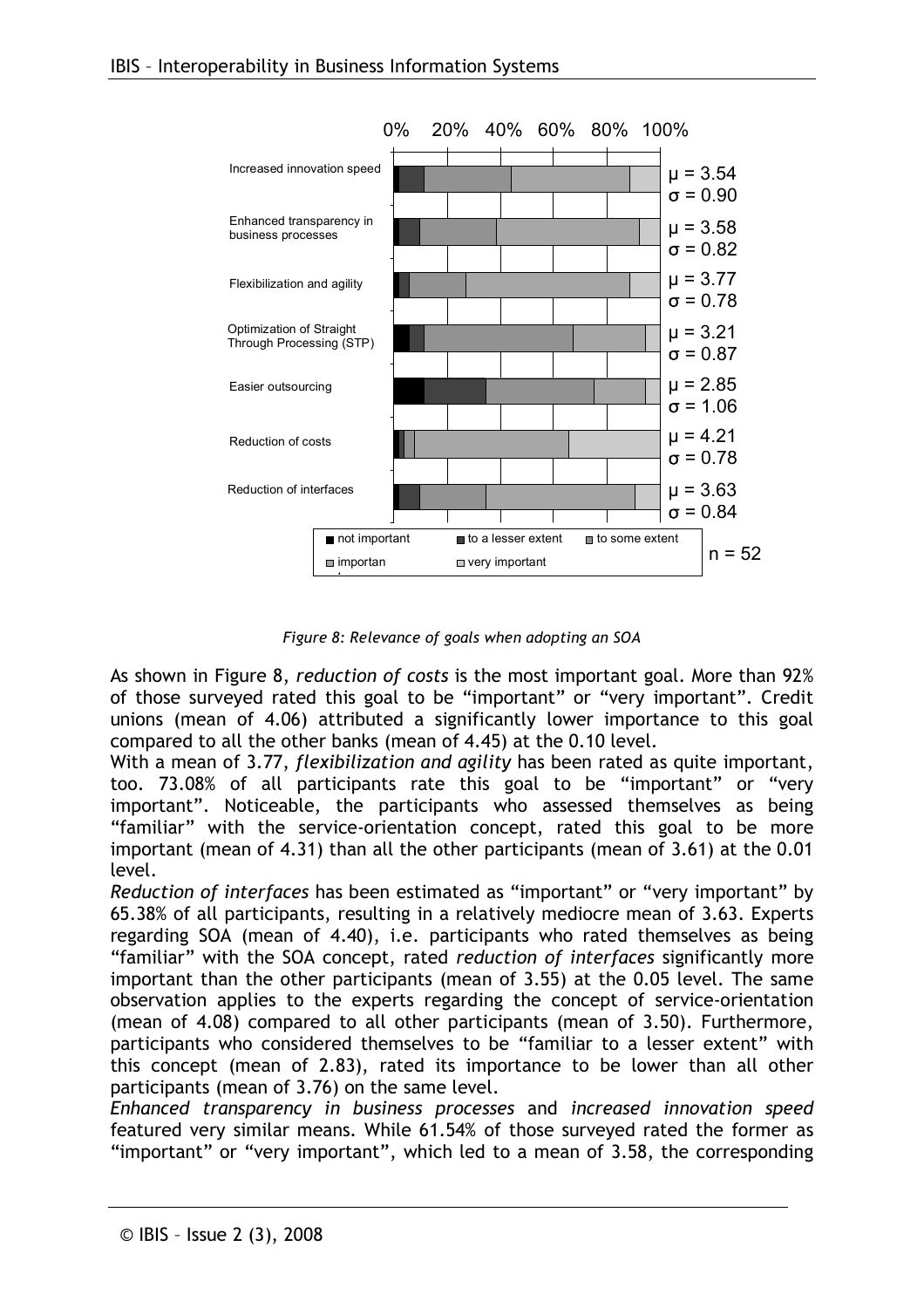values for the second goal were 55.77% and 3.54. Whereas enhanced transparency in business processes features no significant deviations in any particular group of participants, commercial banks (mean of 4.20) rated the importance of *increased* innovation speed higher than all other banks (mean of 3.47) at the 0.10 level. Banks with a balance sheet total between 2.5 and 10 bn euros (mean of 4.20) rated this goal significantly higher than all other banks (mean of 3.47) at the same level.

Optimization of STP possessed the second lowest mean of all the goals considered (3.21). Only 32.69% of those surveyed assessed this goal to be "important" or "very important". For this goal, the answering scheme depended heavily on the participants' familiarity with the concept of service-orientation. Participants who were "familiar" with this concept (mean of 3.69) regarded this goal as being significantly more important than the participants who were "not familiar" (mean of 2.33) or "familiar to some extent" (mean of 2.85) at the 0.01 level. A similar observation could be made about those surveyed who rated themselves "quite familiar" with this concept (mean of 3.54). These participants rate the importance of optimization of STP significantly higher at the 0.05 level than participants who were "not familiar" (mean of 2.33) or "familiar to some extent" (mean of 2.85) with the concept of service-orientation. All things considered, this goal was rated higher by the participants who were more familiar with this concept.

Easier outsourcing featured the lowest mean with 2.85 for all the goals observed, only 25% of all the participants rated this goal to be "important" or "very important". Once again, this rating depended on the familiarity with the concept of service-orientation. Participants who were "familiar" with this concept (mean of 3.31) rated the relevance of this goal significantly higher than all the other participants (mean of 2.68) on the 0.10 level, while participants, who were "not familiar" with this concept (mean of 2.17), rated its importance lower than all other participants (mean of 2.93) at the same level. Banks with a balance sheet total larger than 10 bn euros (mean of 2.20) rated the relevance of this goal significantly lower than banks with a balance sheet total lower than 0.5 bn euros (mean of 2.85), between 1 and 2.5 bn euros (mean of 3.25), and between 2.5 and 10 bn euros (mean of 3.40).

All things considered, flexibilization and agility, reduction of interfaces, optimization of STP, and easier outsourcing were rated as more important by experts of the service-orientation concept. This shows the diversity of the goals typically set when adopting an SOA based on the state of knowledge of the participants.

### Restrictions for the adaptation of SOA

While the results presented in the previous sections have indicated that SOA meets the requirements of German banks and is already well distributed in this sector, a large percentage of banks, in contrast, have no plans to or interest in adapting service-oriented technologies at the time of the survey.

Prior to the actual empirical study, the following list of possible reasons for a lack of interest in SOA were identified by a panel of experts:

- SOA technologies are not standardized
- Lack of experience in the SOA field
- Short-/medium-term benefits are not identifiable/measurable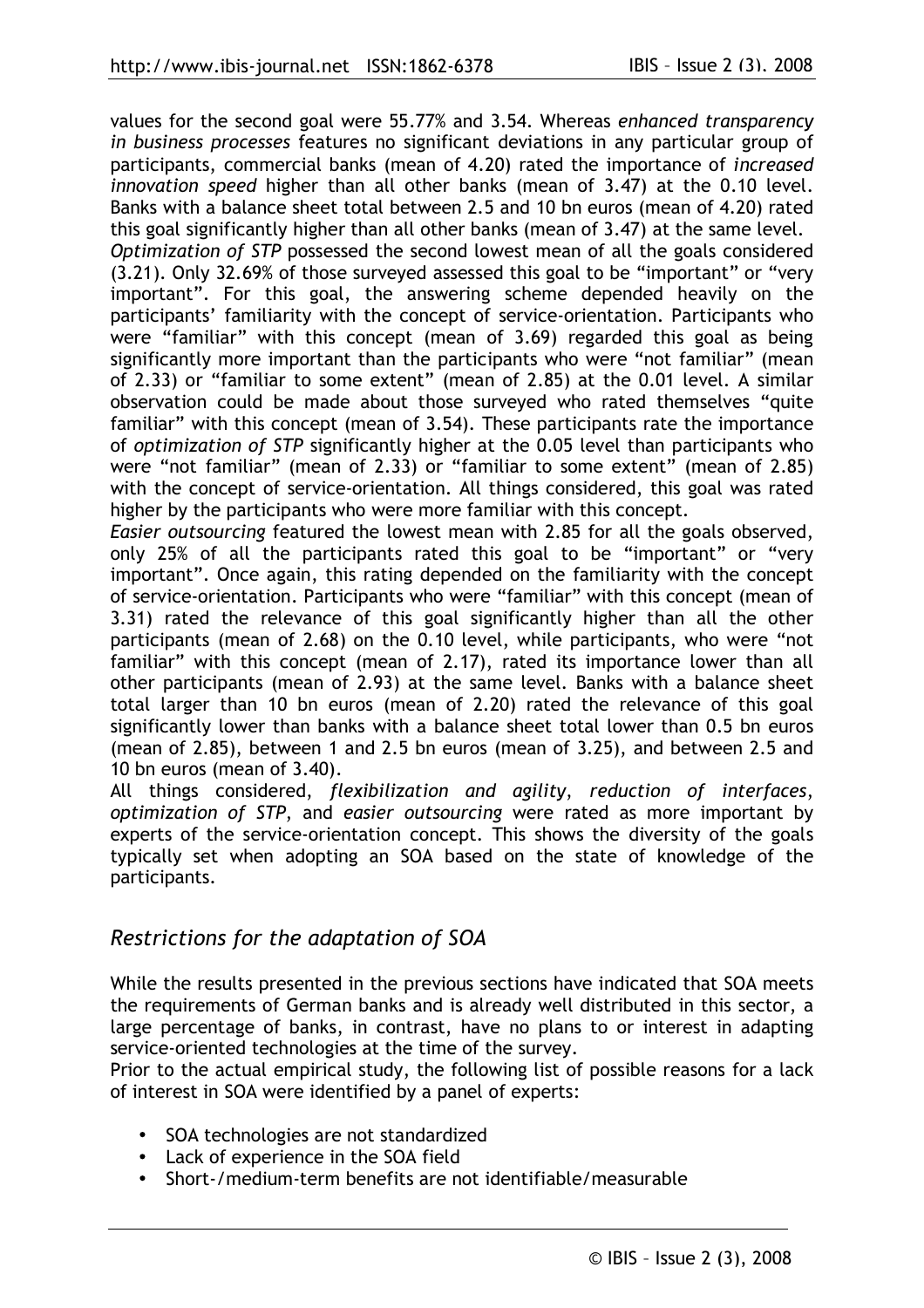- Insufficient budget
- Assumptions about the future market environment which do not apply
- Organizational restrictions
- Strategic restrictions
- **Technical restrictions**

The participants of our study assessed these factors on a five-point Likert scale spanning from "does not apply" to "applies".



Figure 9: Restrictions for the adaptations of SOA

As shown in Figure 9, lack of experience in the SOA field has the highest mean of 3.52 of all the obstacles identified.

Organizational restrictions (mean of 3.23) and the assumption that SOAtechnologies are not standardized (mean of 3.13) showed relatively high means, while insufficient budget (mean of 3.06) and non-identifiable short-/medium-term benefits (mean of 3.04) were of secondary importance. Strategic restrictions (mean of 2.94), technical restrictions (mean of 2.75), and incorrect assumptions about the future market environment (mean of 2.62) featured the least means of all the reasons identified.

The observed means for lack of experience and incorrect assumptions about the future market environment were significant deviations from the expected value "neutral (3)" at the 0.01 level, the means of technical restrictions and organizational restrictions were significant deviations at the 0.10 level. There was no significant deviation for the means of the remaining criteria.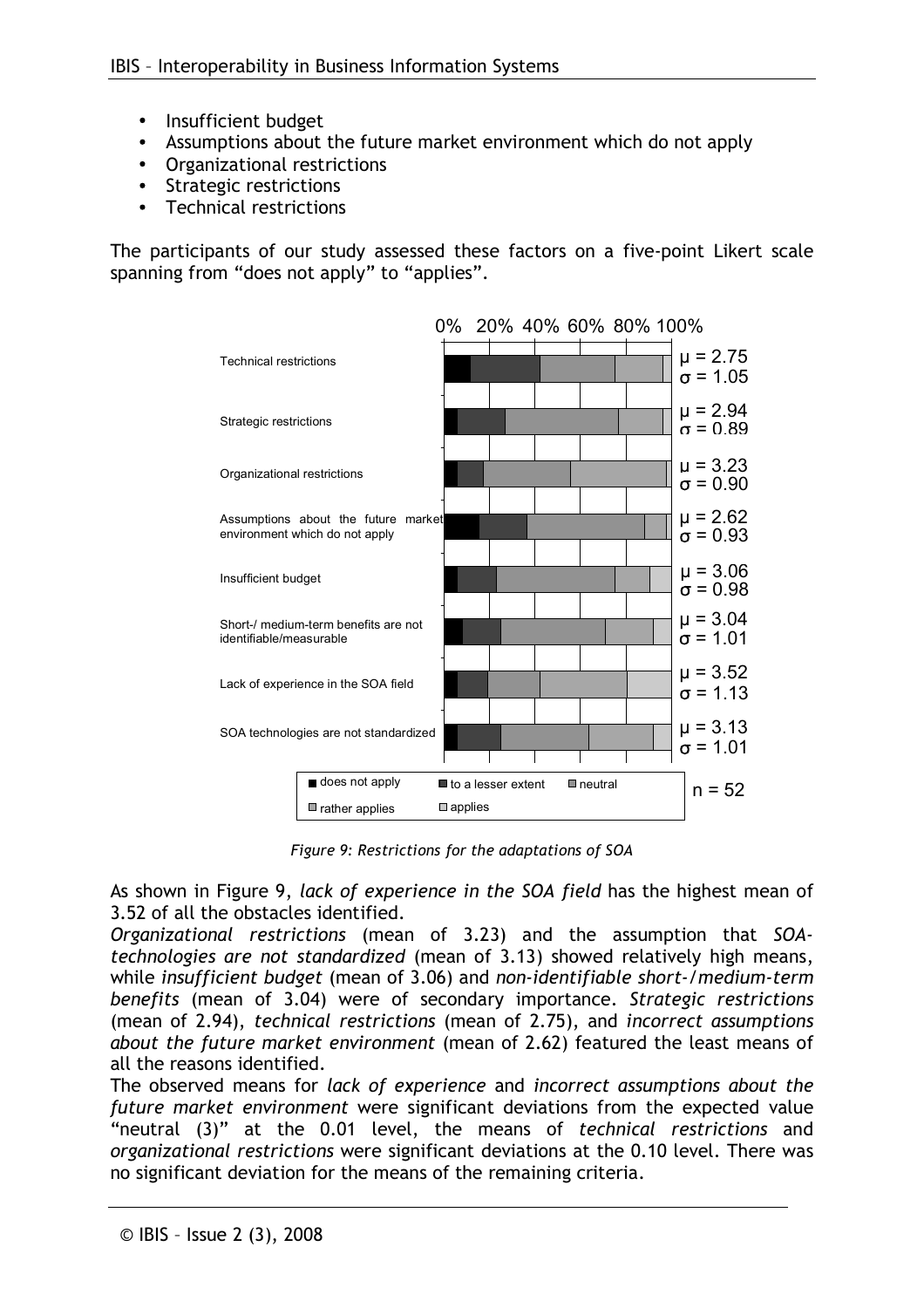Experts in the field of SOA (i.e. participants that considered themselves to be "familiar" with SOA) assessed the obstacles non-standardized technologies (mean of 2.40) and non-identifiable short-/medium-term benefits (mean of 2.00) significantly lower at the 0.05 (technologies) respectively 0.10 (benefits) level compared to all other participants (means of 3.21 and 3.15). As previously described, prior knowledge regarding SOA and service-orientation affects one's perception of reasons against respectively goals when adopting an SOA.

The different banking groups also assessed these possible reasons against SOA very distinctly. The means from credit unions for the reasons non-standardized technologies and incorrect assumptions about the future market environment were significantly higher at the 0.05 level compared to other banks. Furthermore, the reasons lack of experience and insufficient budget were significantly higher at the 0.10 level. Especially the lack of experience in the SOA field confirms the abovementioned finding that SOA is less distributed in credit unions compared to other banking groups. Savings banks (mean of 2.67) rated insufficient budget significantly less applicable than the other banks (mean of 3.22) at the 0.05 level. With means of 2.33 (savings banks) and 2.73 (other banks) respectively, the same applies to incorrect assumptions about the future market environment at the 0.10 level.

Lack of experience in the SOA field (at the 0.01 level), organizational restrictions (at the 0.01 level), non-identifiable short-/medium-term benefits (at the 0.01 level), insufficient budget (at the 0.05 level), strategical restrictions (at the 0.01 level), and *technical restrictions* (at the 0.10 level) were rated significantly less applicable by banks with a balance sheet total between 2.5 and 10 bn euros than by all other banks. Furthermore, banks with a balance sheet total larger than 10 bn euros rated non-identifiable short-/medium-term benefits significantly less applicable on the 0.10 level than all other banks.

## Limitations and transferability of results

There are two limitations in the results of the research presented. First, the survey data was collected at a specific period of time (i.e. at the end of 2006 and the beginning of 2007) and therefore provides a snapshot perspective. Future rollouts of this survey will be able to show the development of SOA in the banking industry and whether the SOA adaptations planned in banks were realized.

Second, generalizations made from the data collected are limited due to the response rate of 5.19% from the 1001 banks in scope. Besides, the distribution of participating banks within the banking groups does not match the distribution of banking groups for the 1001 largest German banks (as mentioned above). Otherwise, the distribution of the banks which participated matches the distribution for the 1001 largest German banks with respect to balance sheet total. All things considered, we still believe that the results are able to provide insight into IT architectures in general and especially for SOA within the German banking industry. This industry is largely characterized by its partition into three banking groups, but continually undergoes massive changes due to regulations and adjustments in the market. As we also analyzed the results within each banking group, it is possible to transfer the results for commercial banks to countries which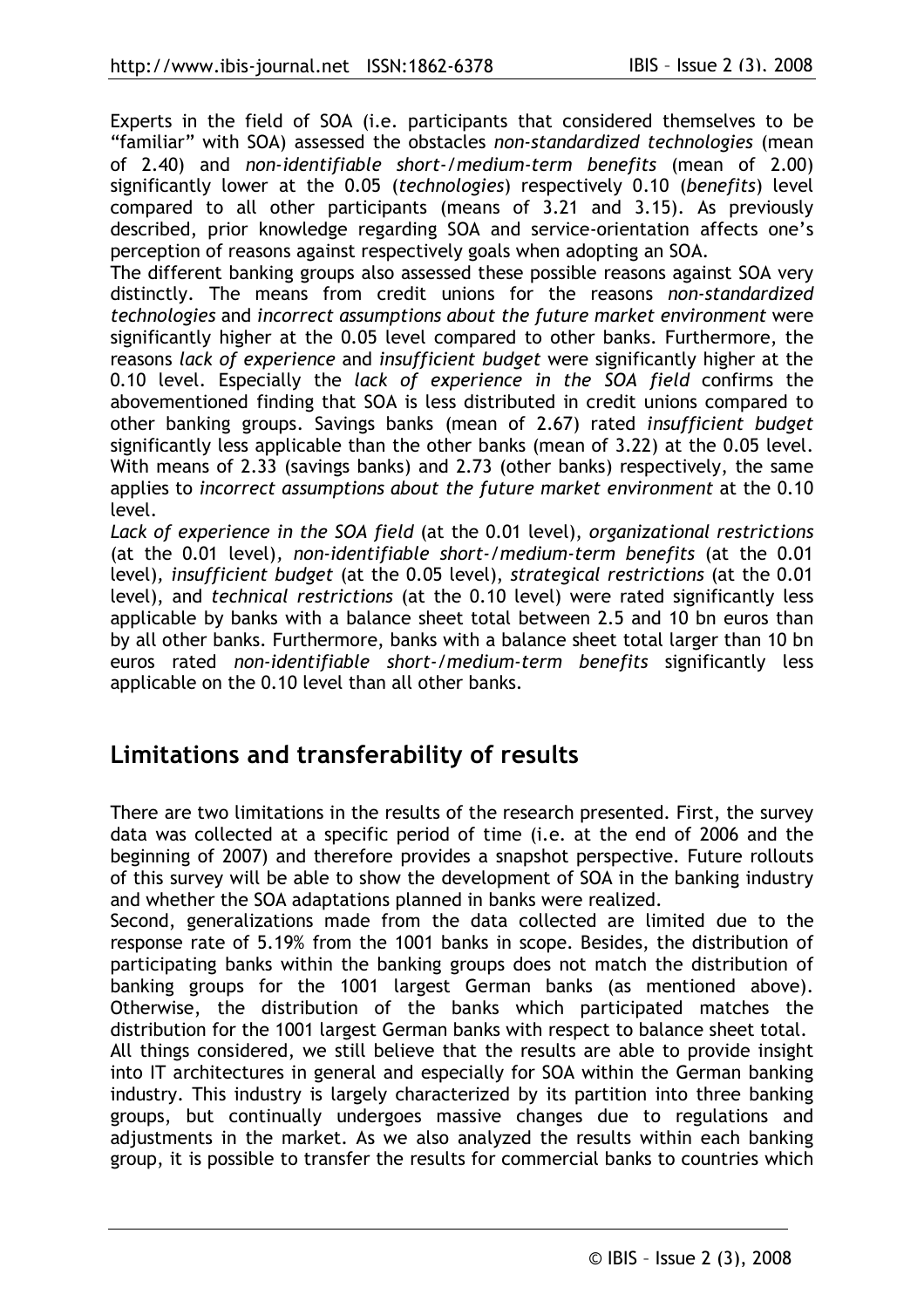are more characterized by, e.g. more commercial banks. Nevertheless, the results are only indicative for other industries or countries.

## Summary

The survey presented in this paper provides an insight into the state of SOA implementation in the German banking industry in the time frame 2006/2007. Based on a sample of CIOS, CTOs, IT architects, and enterprise architects from 52 out of Germany's 1001 largest banks (with respect to their balance sheet totals in 2003), it has been possible to answer questions from this research area for the first time.

All things considered, the results showed that the SOA paradigm is already quite widespread in the German banking industry. A greater part of the banks have started SOA implementations, are currently planning an implementation or have already implemented an SOA. According to our survey results, SOA is a burning issue for the banking industry, which is forcing companies to take action now.

According to the respondents, this applies especially to institutions und service organizations of banks which operate their own IT infrastructure and application environment. Savings banks and credit unions, which often outsource their entire functions to external service providers, have a lower need for such action.

Another interesting outcome of the survey which has to be further investigated in the future is the heterogeneity of the respondents' knowledge regarding the characteristics, advantages and disadvantages, and potential benefits of adopting service-oriented concepts.

A high percentage of those surveyed assessed SOA (compared to other IT architecture paradigms) to be suitable for fulfilling the functional requirements at the IT level. Overall, the respondents are comparably inclined towards SOA, however commercial banks had the highest appreciation for SOA.

Concerning the different expectations of banks when implementing serviceoriented concepts, it was not anticipated that potential cost reductions would be the primary advantage for adopting the SOA paradigm. This is even more surprising, considering the investments needed for the introduction and operation of an SOA. Further advantages that are used as sales arguments for SOA, e.g. improved flexibility of business processes or better integration of legacy systems, are only of secondary or subordinate importance when implementing service-oriented concepts.

Differences between the three German banking groups can be observed in terms of their state of knowledge. On the one hand, participants from commercial banks possess a higher knowledge regarding service-oriented concepts in general, as well as the SOA-concept. On the other hand, participants from savings banks and credit unions which rely even more on the outsourcing of IT processes to external service providers, evaluate themselves to be less well-informed.

From this observation, we came to the conclusion that there seems to be a lack of information concerning service-oriented concepts in the German banking industry. This circumstance is especially interesting considering the widespread propagation of service-oriented topics in the technical literature, as well as the extensive advertising efforts of the IT industry and consulting firms. However, it was not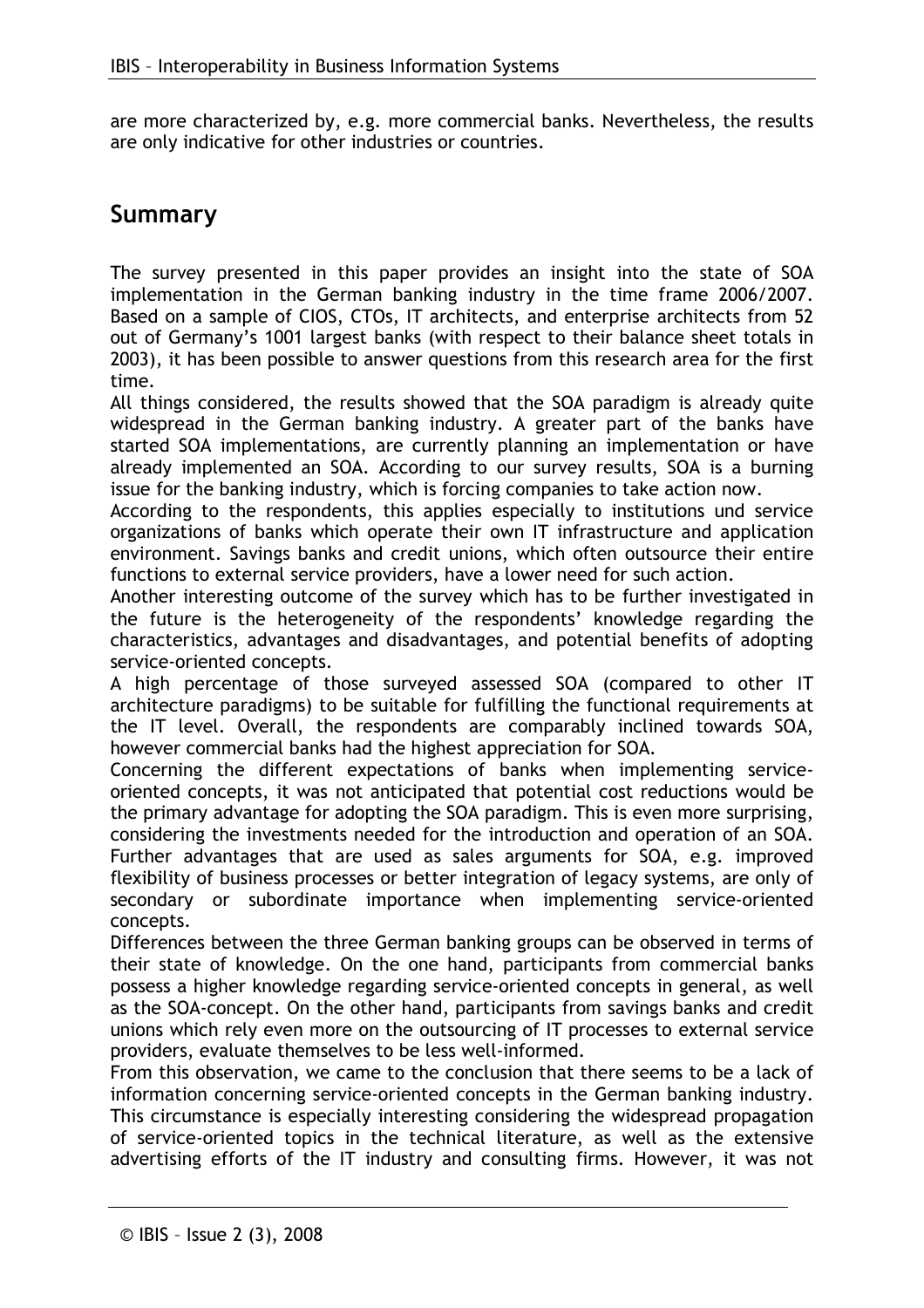possible to identify the precise causes for this lack of information from the data collected. Nevertheless, a target group-specific addressing of the different banking groups undertaken by the IT industry and consulting firms appears to be a first promising step towards resolving this lack of information.

Another major finding of the survey is the assessment of SOA as a hybrid topic, i.e. SOA should not be restricted to technological or organizational aspects. This observation implies a need to communicate service-oriented concepts and their potential to both the IT and operating departments. SOA offers the potential to enhance communication between these departments and can be regarded as an instrument which supports Business/IT alignment.

However, this duality of the SOA paradigm does not appear to have reached the whole banking industry yet, especially regarding the lower knowledge of serviceoriented concepts in savings banks and credit unions (compared to commercial banks) which are less aware of service-oriented concepts due to a high degree of outsourcing. If only SOA would be really considered as both a technological and an organizational topic, there would be more widespread knowledge in savings banks and credit unions as the technological aspect would only play a minor role compared to what it currently does. As mentioned before, a target group-specific information brokering could be the next step towards increased awareness of SOA and hence its organizational aspects.

In conclusion, it has to be stated for the record that SOA will play a significant role both operationally and technologically for German banks. Thus accordingly, further propagation of SOA in the German banking industry will be the subject of our future projects.

## Acknowledgements

This work is supported in part by the E-Finance Lab e. V., Frankfurt am Main, Germany (www.efinancelab.com).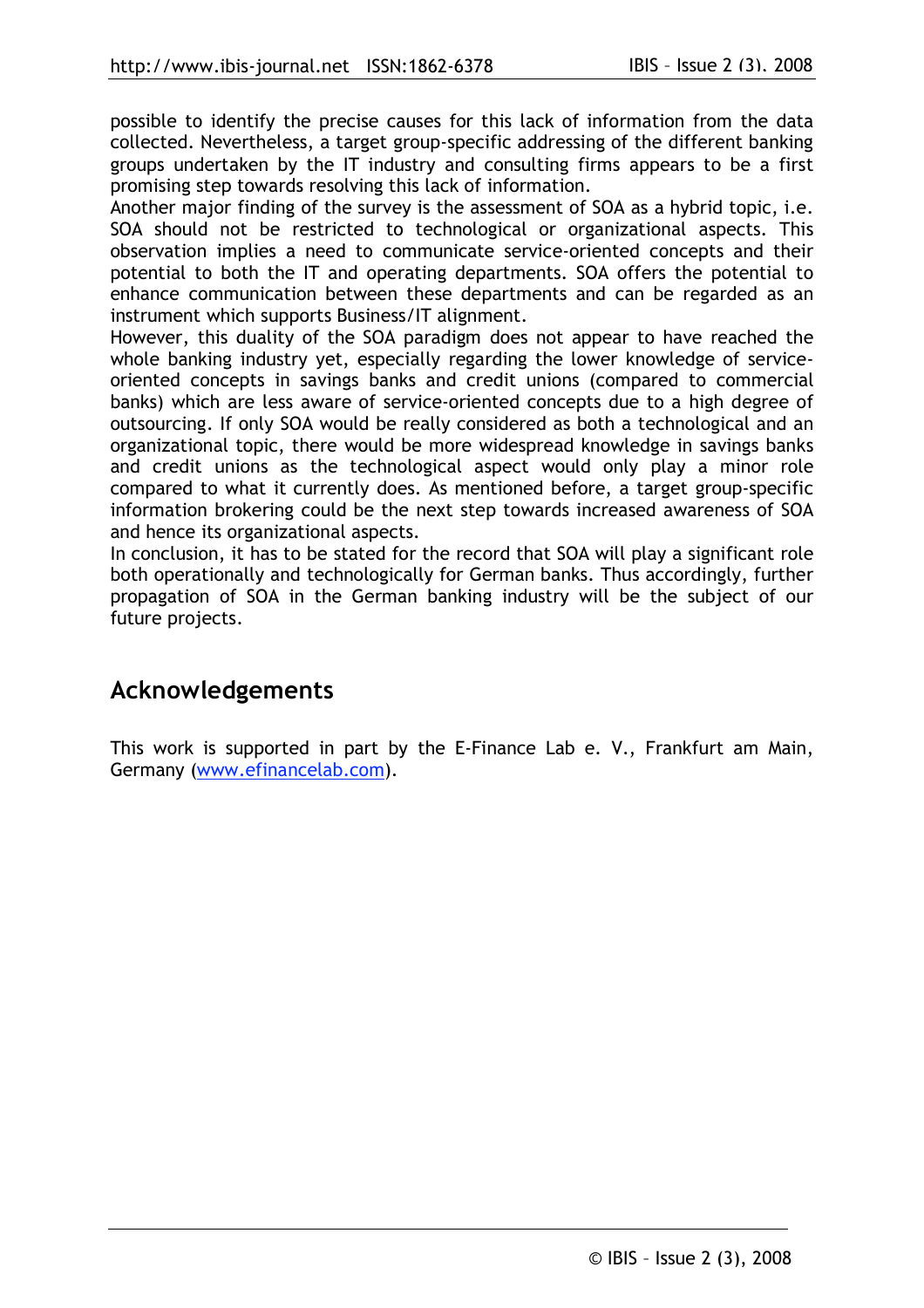# References

| [BCH05] | Baskerville, R.; Cavallari, M.; Hjort-Madsen, K.; Pries-Heje, J.; Sorrentino, M.; Virili,<br>F.: Extensible Architectures: The Strategic Value of Service-Oriented Architecture in<br>Banking. Proceedings of the Thirteenth European Conference on Information                                                   |
|---------|-------------------------------------------------------------------------------------------------------------------------------------------------------------------------------------------------------------------------------------------------------------------------------------------------------------------|
| [BCO04] | Systems (ECIS 2005), Regensburg, Germany, pp. 761-772, 2005<br>Brandner, M.; Craes, M.; Oellermann, F.; Zimmermann, O.: Web services-oriented<br>architecture in production in the finance industry. Informatik Spektrum, 27 (2), pp.<br>136-145, 2004                                                            |
| [BGR05] | Berbner, R.; Grollius, T.; Repp, N.; Heckmann, O.; Ortner, E.; Steinmetz, R.: An<br>approach for Management of Service-oriented Architecture (SoA)-based Application<br>Systems. Proceedings of the Workshop Enterprise Modelling and Information<br>Systems (EMISA 2005), Klagenfurt, Austria, pp. 208-221, 2005 |
| [BL07]  | Booth, D.; Liu, C. K.: Web Services Description Language (WSDL) Version 2.0 Part 0:<br>Primer. http://www.w3.org/TR/2007/REC-wsdl20-primer-20070626, accessed at<br>2007-08-18, W3C Recommendation, 2007                                                                                                          |
| [CHR04] | Clement, L.; Hately, A.; von Riegen, C.; Rogers, T. (eds.): UDDI Version 3.0.2 - UDDI<br>Spec Technical Committee Draft. http://uddi.org/pubs/uddi-v3.0.2-20041019.htm,<br>accessed at 2007-08-16, OASIS Standard, 2004                                                                                           |
| [CHTO3] | Channabasavaiah, K.; Holley, K.; Tuggle Jr, E.: Migrating to a service-oriented<br>architecture, Part 1. http://www-128.ibm.com/developerworks/library/<br>ws-migratesoa/, accessed at 2007-08-19. IBM DeveloperWorks, 2003                                                                                       |
| [CGH05] | Cherbakov, L.; Galambos, G.; Harishankar, R.; Kalyana, S.; Rackham, G.: Impact of<br>service orientation at the business level, IBM Systems Journal, 44 (4), pp. 653-667,<br>2005                                                                                                                                 |
| [GG07]  | Gartner Group: User Survey Analysis: SOA, Web Services and Web 2.0 User Adoption<br>Trends and Recommendations for Software Vendors, North America and Europe,<br>2005-2006, 2007                                                                                                                                 |
| [HOV05] | van Hillegersberg, J.; van Oosterhout, M.; Valkenier, R.; Waarts, E.: Business<br>Agility Requirements in Financial Services: Implications for IT Architectures.<br>2nd International Workshop on Enterprise, Applications and Services in the<br>Finance Industry (FinanceCom 2005), Regensburg, Germany, 2005   |
| [HRW04] | Homann, U.; Rill, M.; Wimmer, A.: Flexible Value Structures In Banking.<br>Communications of the ACM, $47(5)$ , pp. 34-36, 2004                                                                                                                                                                                   |
| [HS05]  | Heutschi, R.; Schemm, J. W.: Fallstudie: Serviceorientierte Architektur bei der<br>Credit Suisse. http://www.alexandria.unisg.ch/publications/29504, accessed at<br>2007-08-13, Institut für Wirtschaftsinformatik, Universität St. Gallen, 2005                                                                  |
| [IF05]  | InfoWorld Market Research: An Overview of the SOA Market, March 2005. Conducted<br>by IDG Research Service. 2005                                                                                                                                                                                                  |
| [KBS04] | Krafzig, D.; Banke, K.; Slama, D.: Enterprise SOA: Service-Oriented Architecture<br>Best Practices (The Coad Series). Prentice Hall PTR, Upper Saddle River, NJ, USA,<br>2004                                                                                                                                     |
| [KR05]  | Koch, M.; Rill, M.: Serviceorientierte Architekturen bei Finanzdienstleistern. ibi<br>research an der Universität Regensburg GmbH, Regensburg, Germany, 2005                                                                                                                                                      |
| [ML07]  | Mitra, N.; Lafon, Y.: SOAP Version 1.2 Part 0: Primer (Second Edition).<br>http://www.w3.org/TR/2007/REC-soap12-part0-20070427/, accessed at 2007-08-18, W3C<br>Recommendation, 2007                                                                                                                              |
| [PG03]  | Papazoglou, M.P.; Georgakopoulos, D.: Service-Oriented Computing.<br>Communications of the ACM, 46 (10), pp. 25-28, 2003                                                                                                                                                                                          |
| [PKH07] | Ploom, T.; Kurmann, A.; Hagen, C.: Kombination der MDA und SOA als Mittel zur IT-<br>Komplexitätsreduktion bei Credit Suisse. MDD, SOA und IT-Management (MSI 2007),<br>Workshop, Oldenburg, Germany, pp. 59-68, 2007                                                                                             |
| [RB02]  | Rabhi, F. A.; Benatallah, B.: An Integrated Service Architecture for Managing Capital<br>Market Systems. IEEE Network, 16 (1), pp. 15-19, 2002                                                                                                                                                                    |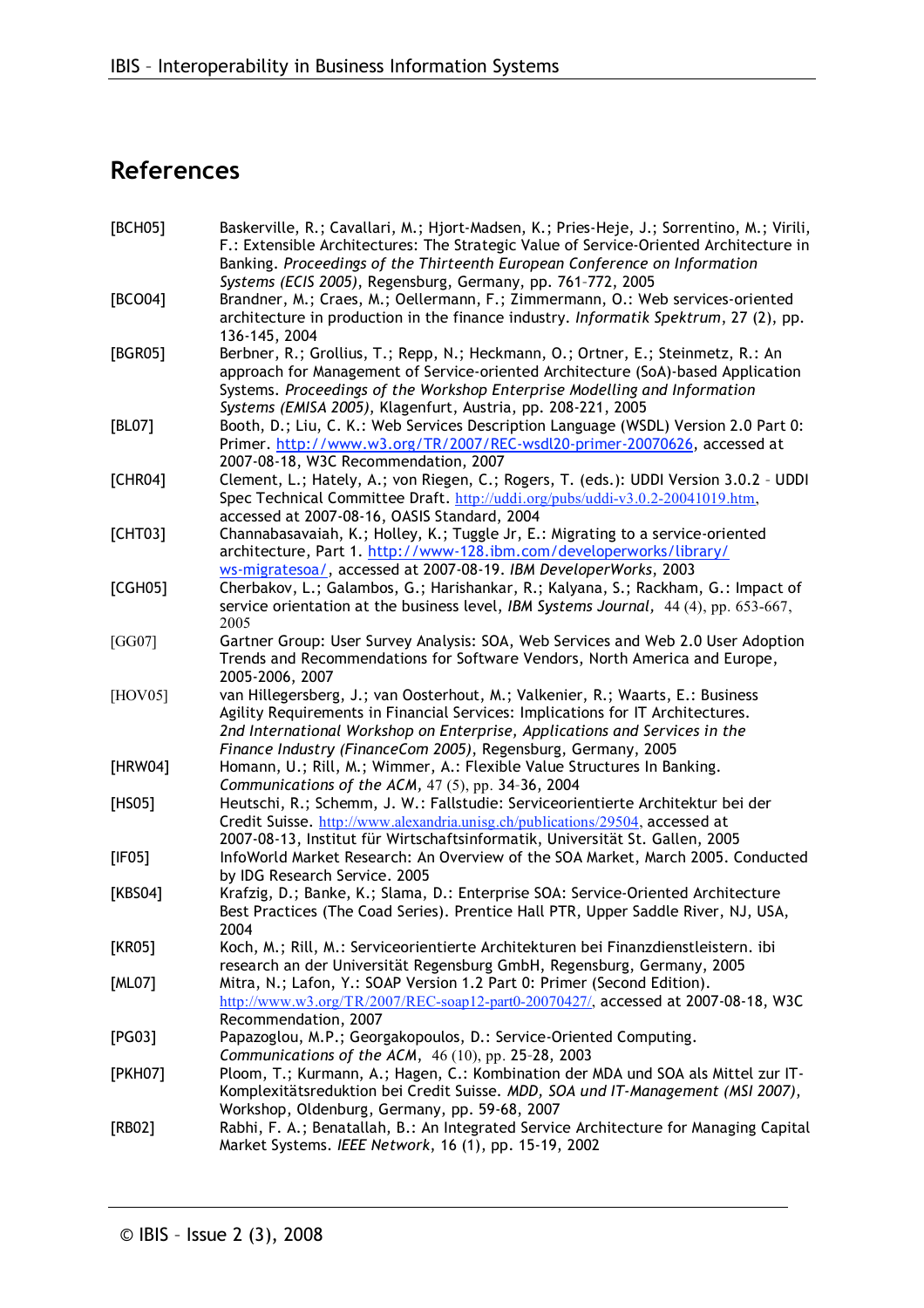| [RSE07] | Repp, N.; Schulte, S.; Eckert, J.; Berbner, R.; Steinmetz, R.: An Approach to the<br>Analysis and Evaluation of an Enterprise Service Ecosystem. Proceedings of the 1 <sup>st</sup><br>International Workshop on Architectures, Concepts and Technologies for Service                                                                                                  |
|---------|------------------------------------------------------------------------------------------------------------------------------------------------------------------------------------------------------------------------------------------------------------------------------------------------------------------------------------------------------------------------|
| [RYD07] | Oriented Computing (ACT4SOC 2007), Barcelona, Spain, pp. 42-51, 2007<br>Rabhi, F. A.; Yu, H.; Dabous, F. T.; Wu, S. Y.: A service-oriented architecture for<br>financial business processes. Information Systems and E-Business Management, 5<br>$(2)$ , pp. 185-200, 2007                                                                                             |
| [SEP07] | Spath, D. (Ed.); Engstler, M.; Praeg, C.-P.; Vocke, C.: Trendstudie Bank & Zukunft<br>2007 - Mit Prozessexzellenz und Vertriebsinnovationen die Bank der Zukunft                                                                                                                                                                                                       |
| [SN96]  | gestalten. Fraunhofer IRB, Stuttgart, Germany, 2007<br>Schulte, R. W.; Natis, Y. V.: "Service-Oriented" Architectures, Part 1, SPA-401-068,<br>Gartner Group, 1996                                                                                                                                                                                                     |
| [SRB07] | Schulte, S.; Repp, N.; Berbner, R.; Steinmetz, R.; Schaarschmidt, R.:<br>Service-oriented Architecture Paradigm: Major Trend or Hype for the German<br>Banking Industry? 13th Americas Conference on Information Systems (AMCIS 2007),<br>Keystone, Colorado, USA, 2007                                                                                                |
| [SRE07] | Schulte, S.; Repp, N.; Eckert, J.; Berbner, R.; von Blanckenburg, K.; Schaarschmidt,<br>R.; Steinmetz, R.: General Requirements of Banks on IT Architectures and the<br>Service-Oriented Architecture Paradigm. 3 <sup>rd</sup> International Workshop on Enterprise<br>Applications and Services in the Finance Industry (FinanceCom 2007), Montreal,<br>Canada, 2007 |
| [SRE08] | Schulte, S.; Repp, N.; Eckert, J.; Berbner, R.; von Blanckenburg, K.; Schaarschmidt,<br>R.; Steinmetz, R.: Potential Risks and Benefits of Service-Oriented Collaboration -<br>Basic Considerations and Results from an Empirical Study. IEEE International<br>Conference on Digital Ecosystems and Technologies 2008 (DEST 2008), Phitsanulok,<br>Thailand, 2008      |
| [SRS07] | Schulte, S.; Repp, N.; Schaarschmidt, R.; Eckert, J.; Berbner, R.; Steinmetz, R.; von<br>Blanckenburg, K.: Service-orientierte Architekturen - Status quo und Perspektive für<br>die deutsche Bankenbranche. Books on Demand GmbH, Norderstedt, Germany, 2007                                                                                                          |
| [WM06]  | Woods, D.; Mattern, T.: Enterprise SOA: Designing IT for Business Innovation.<br>O'Reilly Media, Inc., USA, 2006                                                                                                                                                                                                                                                       |
| [ZMC04] | Zimmermann, O.; Milinski, S.; Craes, M.; Oellermann, F.: Second Generation Web<br>Service-Oriented Architecture in Production in the Finance Industry. Companion to<br>the 19th Annual ACM SIGPLAN Conference on Object-Oriented Programming<br>Systems, Languages, and Applications (OOPSLA `04), New York, USA, ACM Press, pp.<br>283-289, 2004                      |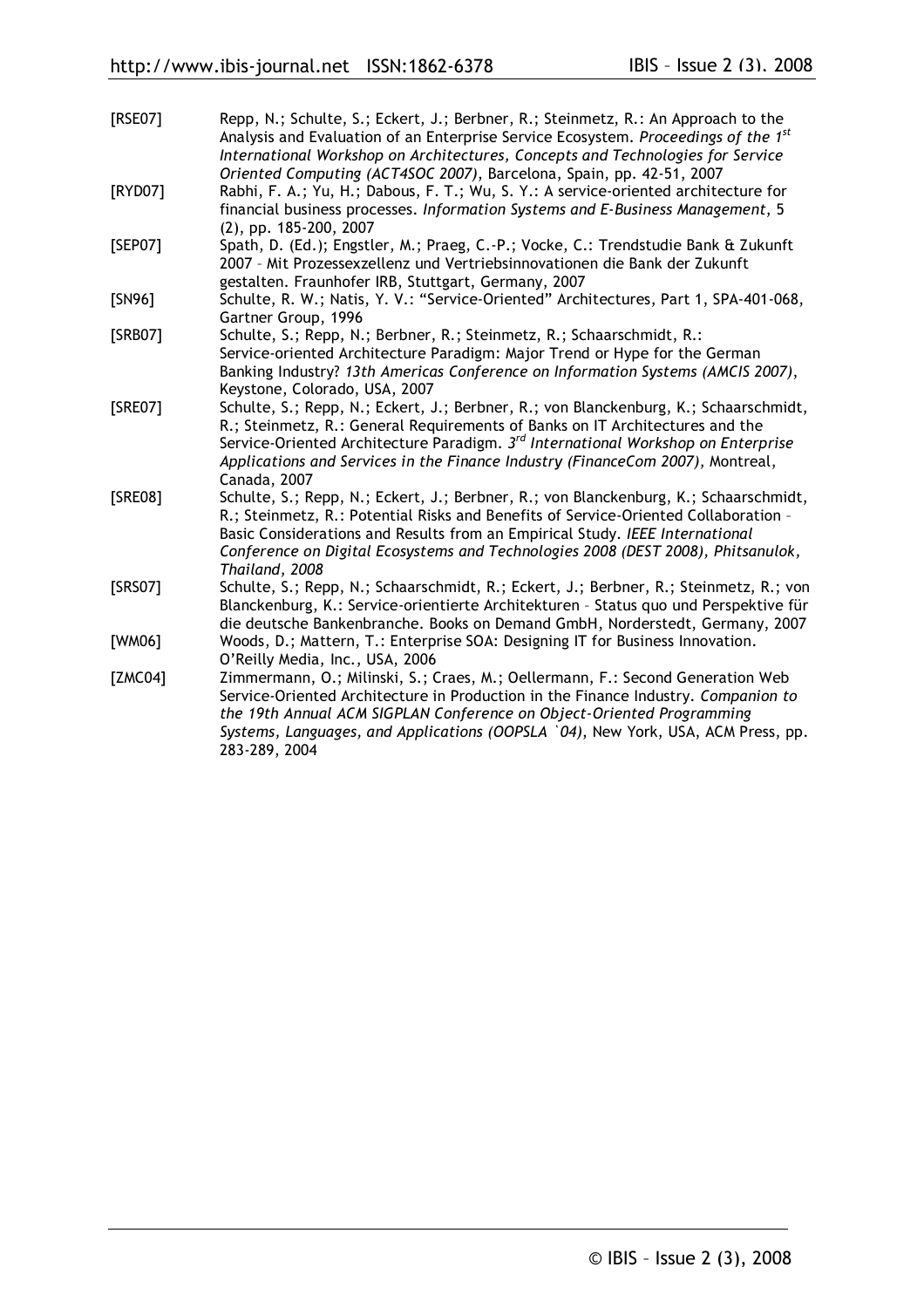

Stefan Schulte is a PhD Candidate at the Multimedia Communications Lab (KOM) at Technische Universität Darmstadt. He received a diploma degree in economics and a Bachelor in computer science from the University of Oldenburg and a Master of Information Technology from the University of Newcastle, New South Wales, in 2005 and 2006. His research interests include SOA in the banking industry, semantic concepts in SOA and especially semantic descriptions of Web services. Findings from his research have been published in more than twenty refereed scholarly publications.

Nicolas Repp studied joint computer science and business administration at Technische Universität Darmstadt and received his diploma degree in 2003. Before starting his research in service management and monitoring at KOM, he worked as an IS auditor. He is the head of the IT architectures research group at KOM and furthermore leads the SOA Competence Center of httc e.V.. He works in the projects "SoKNOS", "Theseus" as well as the research cooperation "E-Finance Lab".





Julian Eckert studied joint electrical engineering and business administration at Technische Universität Darmstadt and at the University of Massachusetts (USA). After receiving a scholarship from the German Academic Exchange Service (DAAD) he received his diploma degree in 2006. In 2006 he started his research at KOM in performance analysis of serviceoriented workflows. He is the co-head of the SOA Competence Center of httc e.V. and participates in the research cooperation "E-Finance Lab".

Ralf Steinmetz worked for over nine years in industrial research and development of distributed multimedia systems and applications. Since 1996 he is head of the Multimedia Communications Lab at Technische Universität Darmstadt. Germany. From 1997 to 2001 he directed the Fraunhofer Integrated Publishing Systems Institute IPSI in Darmstadt. In 1999 he founded the Hessian Telemedia Technology Competence Center (httc e.V.). His thematic focus in research and teaching is on multimedia communications with his vision of real "seamless multimedia communications". With over 200 refereed publications he has become ICCC Governor; he was awarded as Fellow of the IEEE and in 2002 as Fellow of the ACM.